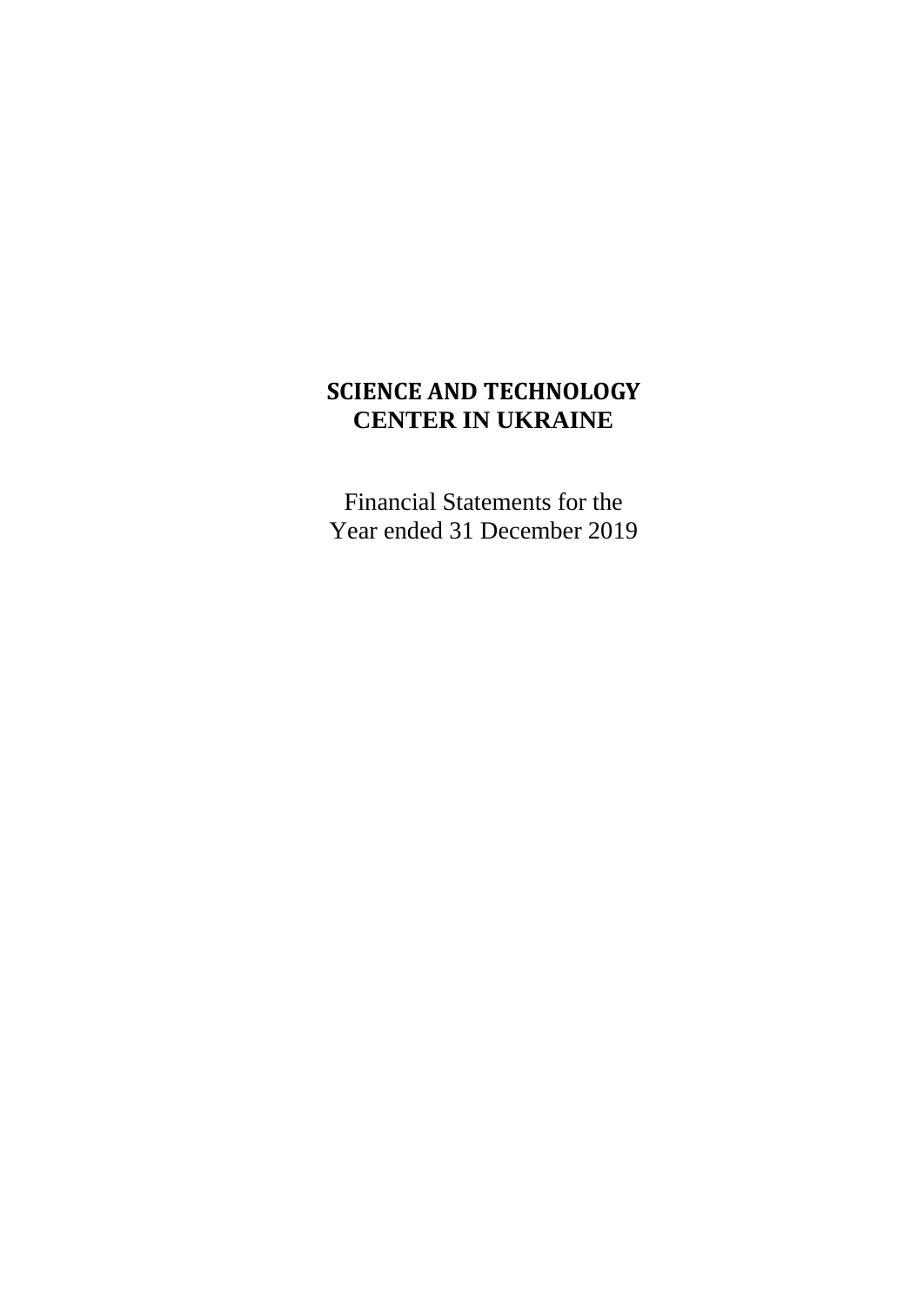# TABLE OF CONTENTS

|                                                        | Page     |
|--------------------------------------------------------|----------|
| Auditors' Report                                       | 1 to 3   |
| <b>Accounting Policies</b>                             | 4 to 14  |
| <b>Statement of Revenues and Expenditure</b>           | 15       |
| <b>Statement of Financial Position</b>                 | 16       |
| <b>Statement of Cash Flows</b>                         | 17       |
| <b>Statement of Movements in Capital Contributions</b> | 18 to 19 |
| Notes to the Financial Statements                      | 20 to 34 |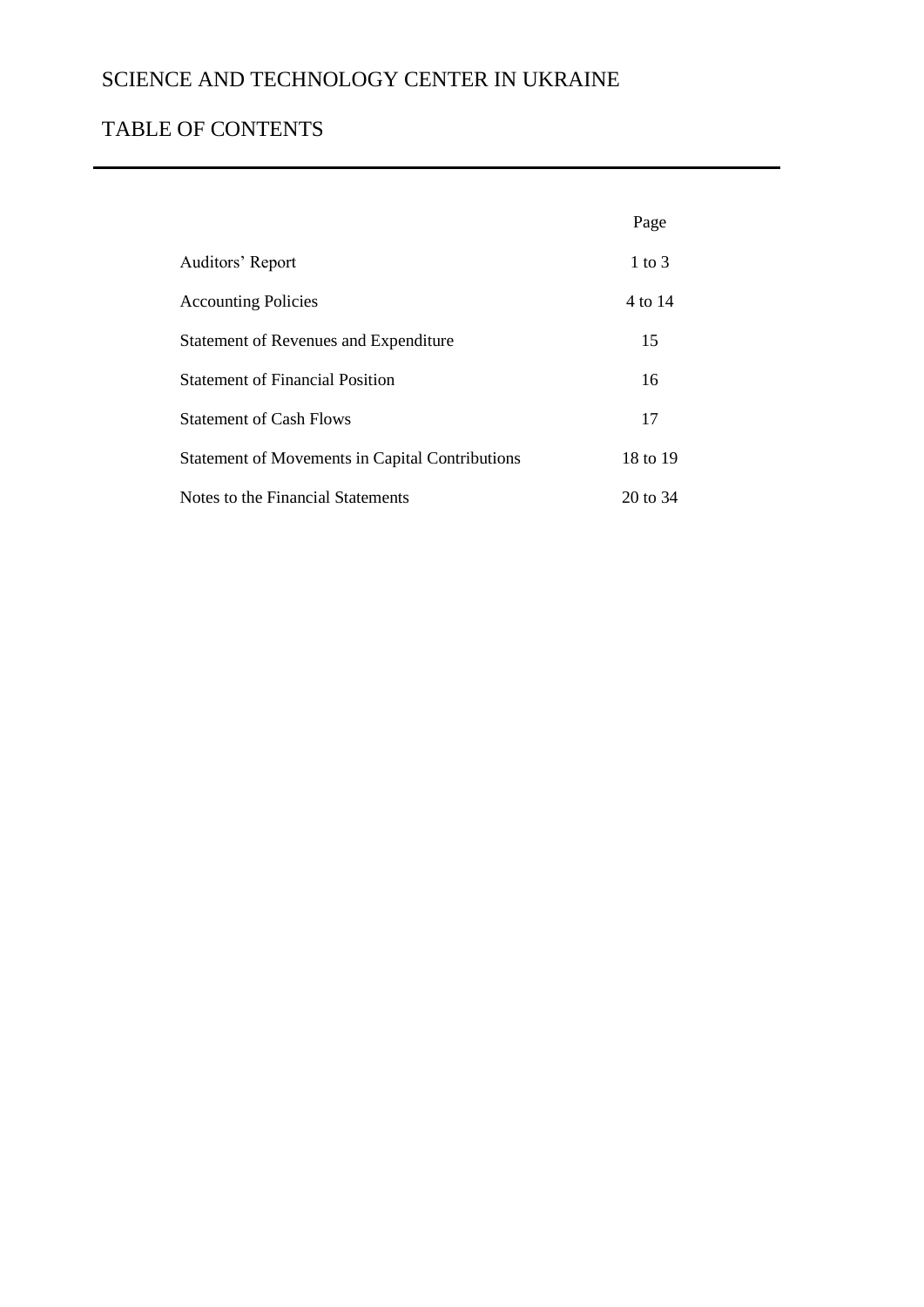

KPMG Baltics AS Vesetas iela 7 Riga, LV-1013 Latvia

Telephone +371 67038000 Telefax +371 67038002 kpmg.com/lv

# lndependent Auditors' Report

# To the Governing Board of the Science and Technology Center in Ukraine

#### Our Opinion on the Financial Statements

We have audited the accompanying financial statements of the Science and Technology Center in Ukraine (hereinafter "STCU "), set out on pages 4 to 34 of the accompanying Annual Report, which comprise;

- . the statement of financial position as at 31 December 2019,
- the statement of revenues and expenditure for the year then ended,
- . the statement of movements in capital contributions for the year then ended,
- . the statement of cash flows for the year then ended, and
- . the notes to the financiaļ Statements, which include a Summary of significant accounting policies and other explanatory notes.

In our opinion, the accompanying financial statements give a true and fair view of the financial position of the STCU as at 31 December 2019, and of its financial performance and its cash flows for the year then ended in accordance with lnternational Financial Reporting Standards (lFRSs).

#### Basis for Opinion

We conducted our audit in accordance with lnternational Standards on Auditing (lSAs). Our responsibilities under those standards are further described in the Auditors' Responsibilities for the Audit of the Financial Statements section of our report.

We are independent of the STCU in accordance with the lnternational Ethics Standards Board for Accountants' Code of Ethics for Professional Accountants (IESBA Code). We have also fulfilled our other professional ethics responsibilities and objectivity requirements in accordance with the IESBA Code.

We believe that the audit evidence we have obtained is sufficient and appropriate to provide a basis for our opinion.

#### Responsibilities of Management and Those Charged with Governance for the Financial **Statements**

Management is responsible for the preparation of the financial statements that give a true and fair view in accordance with IFRSs and for such internal control as management determines is necessary to enable the preparation of financial statements that are free from material misstatement, whether due to fraud or error.

ln preparing the financial statements, management is responsible for assessing the STCU's ability to continue as a going concern, disclosing, as applicable, matters related to going concern and using the going concern basis of accounting unless management either intends to liquidate the STCU or to cease operations, or has no realistic alternative but to do so.

Those charged with governance are responsible for overseeing the STCU's financial reporting process.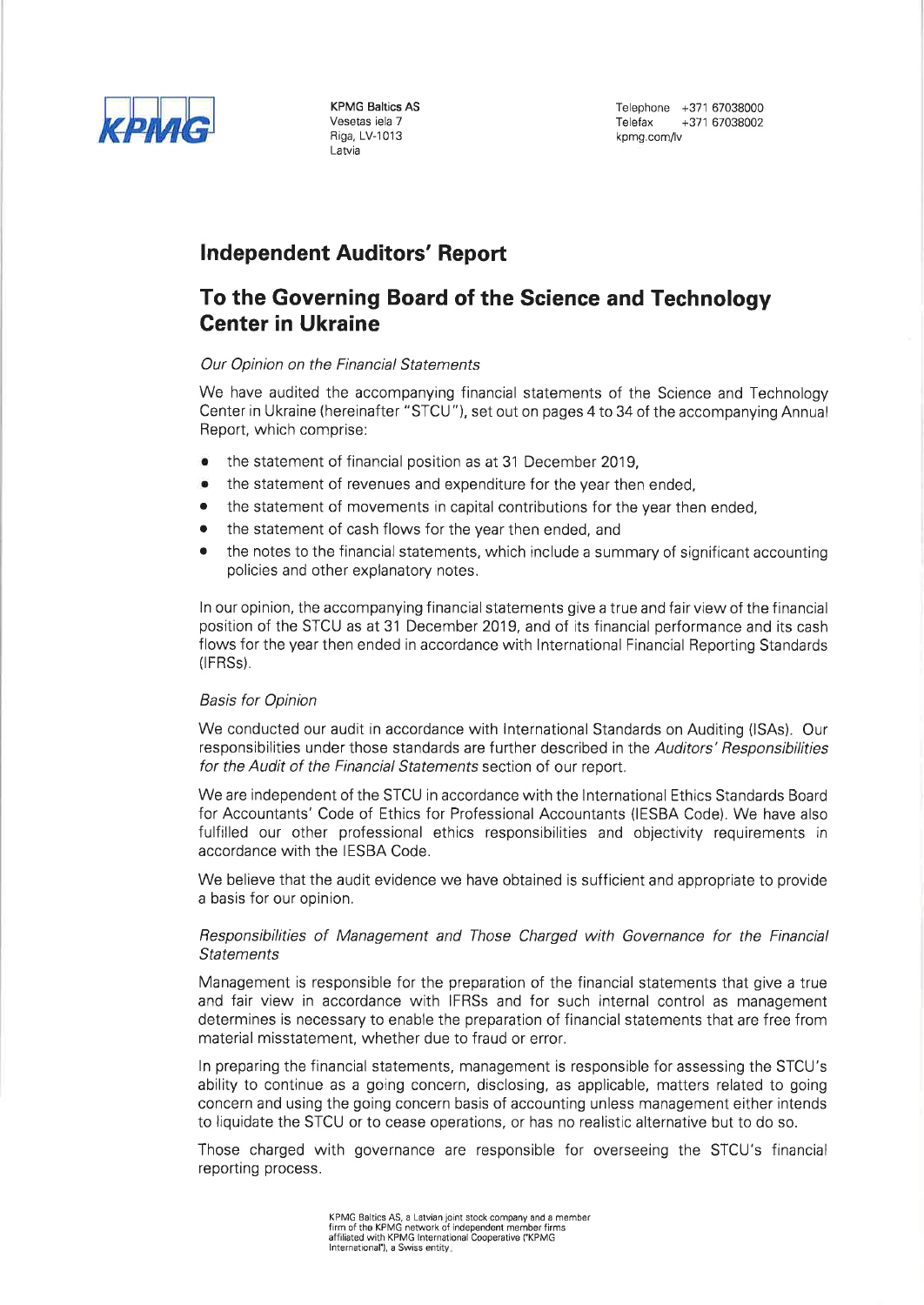

#### Auditors' Responsibility for the Audit of the Financial Statements

Our objectives are to obtain reasonable assurance about whether the financial statements as a whole are free from material misstatement, whether due to fraud or error, and to issue an auditors' report that includes our opinion. Reasonable assurance is a high level of assurance, but is not a guarantee that an audit conducted in accordance with lSAs will always detect a material misstatement when it exists. Misstatements can arise from fraud or error and are considered material if, individually or in the aggregate, they could reasonably be expected to influence the economic decisions of users taken on the basis of these financial statements.

As part of an audit in accordance with lSAs, we exercise professional judgment and maintain professional scepticism throughout the audit. We also:

- ldentify and assess the risks of material misstatement of the financial statements, whether due to fraud or error, design and perform audit procedures responsive to those risks, and obtain audit evidence that is sufficient and appropriate to provide a basis for our opinion. The risk of not detecting a material misstatement resulting from fraud is higher than for one resulting from error, as fraud may involve collusion, forgery, intentional omissions, misrepresentations, or the override of internal control.
- o Obtain an understanding of internal control relevant to the audit in order to design audit procedures that are appropriate in the circumstances, but not for the purpose of expressing an opinion on the effectiveness of the STCU's internal control.
- Evaluate the appropriateness of accounting policies used and the reasonableness of accounting estimates and related disclosures made by management.
- Conclude on the appropriateness of management's use of the going concern basis of accounting and. based on the audit evidence obtained, whether a material uncertainty exists related to events or conditions that may cast significant doubt on the STCU's ability to continue as a going concern. lf we conclude that a material uncertainty exists, we are required to draw attention in our auditors' report to the related disclosures in the financial statements or, if such disclosures are inadequate, to modify our opinion. Our conclusions are based on the audit evidence obtained up to the date of our auditors' report. However, future events or conditions may cause the STCU to cease to continue as a going concern.
- Evaluate the overall presentation, structure and content of the financial statements, including the disclosures, and whether the financial statements represent the underlying transactions and events in a manner that achieves a fair presentation.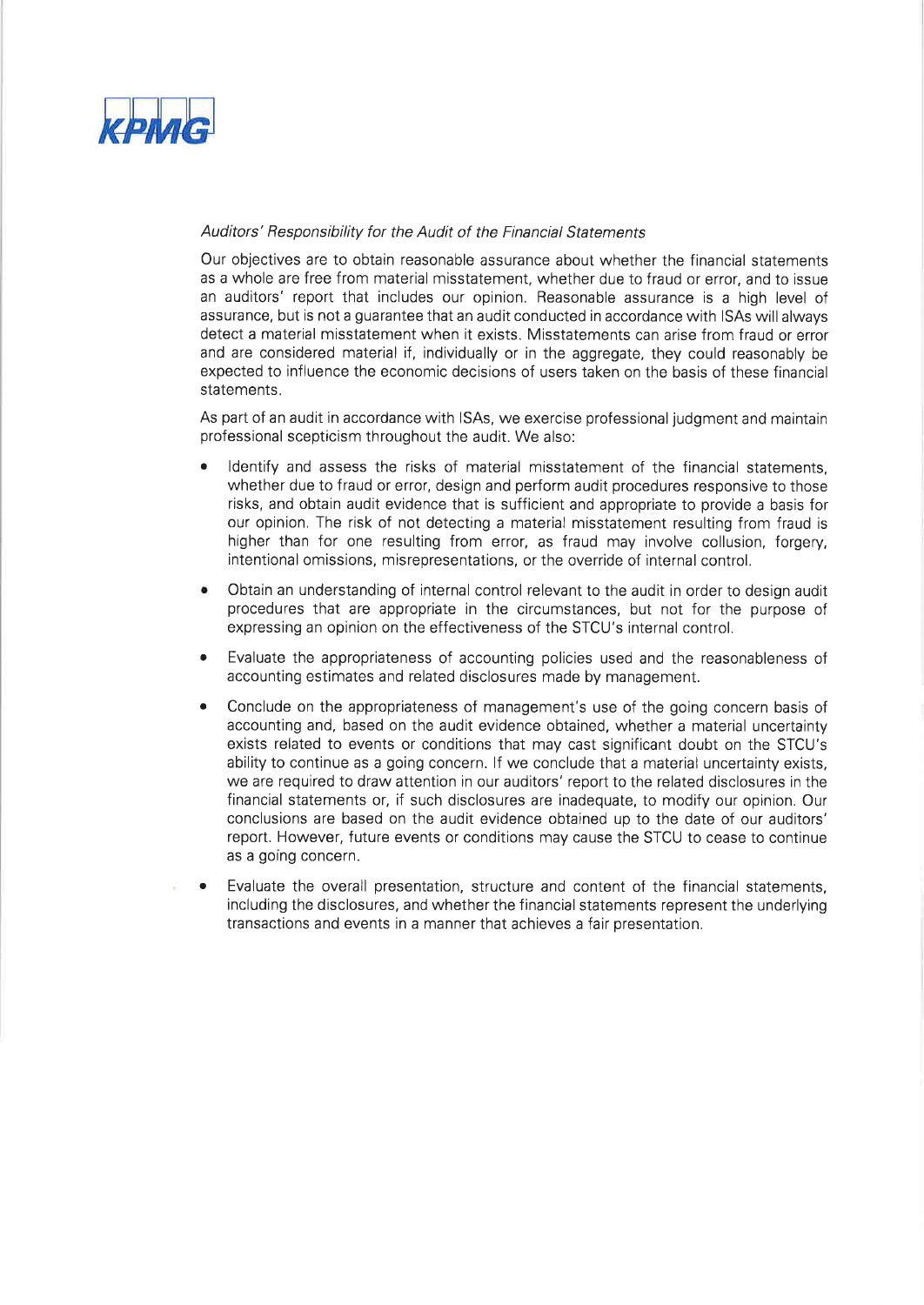

We communicate with those charged with governance regarding, among other matters, the planned scope and timing of the audit and significant audit findings, including any significant deficiencies in internal control that we identify during our audit.

KPMG Baltics AS Licence No. 55

Armine Movsisjana Chairperson of the Board Latvian Certified Auditor Certificate No. 178 Riga, Latvia 23 July 2020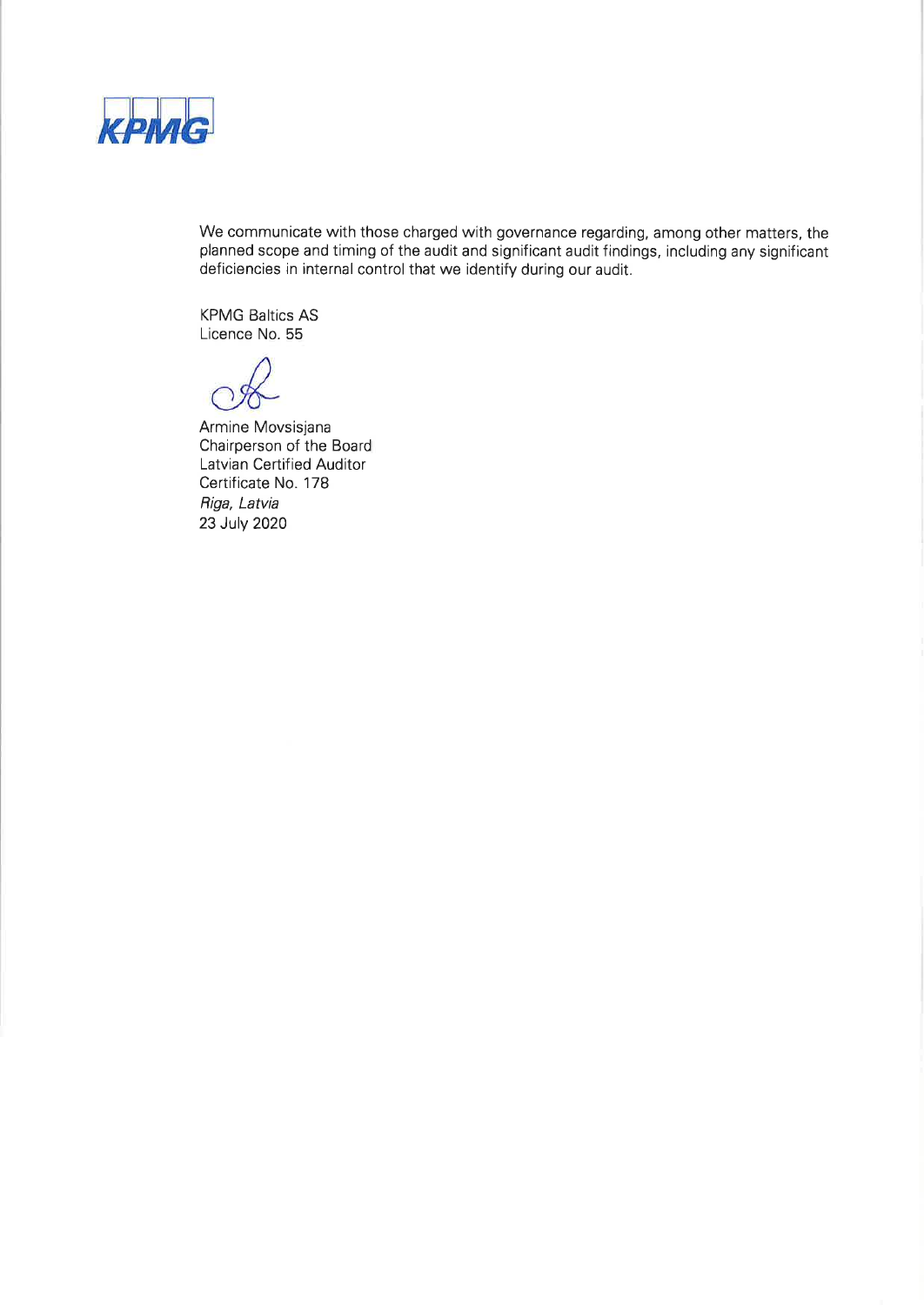# ACCOUNTING POLICIES

### **Overview of the Science and Technology Center in Ukraine (STCU)**

The Science and Technology Center in Ukraine (STCU or Center) is an intergovernmental organization dedicated to non-proliferation of technologies and expertise related to weapons of mass destruction, including nuclear, biological and chemical weapons, and their delivery systems.

The United States, Canada, Sweden and Ukraine signed the agreement establishing the Science and Technology Center in Ukraine on 25 October 1993 (referred to as "the STCU agreement"). The European Union acceded to the STCU agreement on 26 November, 1998 and in so doing, replaced Sweden as a party to the STCU agreement. Canada withdrew from the Agreement to Establish the STCU in 2013 and their unutilised funds were returned in 2014.

The STCU helps develop, finance and monitor science and technology projects that engage the former Soviet weapons community in Ukraine, Azerbaijan, Uzbekistan, Georgia, and Moldova in peaceful civilian activities. The Funding Parties of STCU projects include: the signatories to the STCU agreement, Japan as a sponsor of the STCU agreement and Partners (government and non-government) approved by the Governing Board.

The STCU is a legal entity and has been registered by the Ministry of Foreign Affairs of Ukraine as an intergovernmental organization with its headquarters in 7a Metalistiv Street Kyiv 03057. During the financial year STCU had international staff of  $25 (2018 - 25)$  full time scientific, financial and administrative experts.

### **Political and Economic Situation in Ukraine**

The major part of STCU's activities takes place in Ukraine where its headquarters are situated and the majority of its financial operations are conducted from Kyiv therefore the political and economic situation in Ukraine has a bearing on these activities. Similarly the political and economic within the other countries of the GUAM region have influence on the Center's operations. Slow economic growth from a low base, dependence on continued support from the international community, particularly the IMF, and structural constraints carried forward from the command economies of prior years continue to disrupt development and create an unpredictable and potentially unstable environment in which STCU operates. In the case of Ukraine this development continues to be further hindered by the ongoing conflict in the east of the country which shows no sign of being brought to a peaceful conclusion in the foreseeable future.

STCU has no operations in any of the currently disputed territories in any of its member countries. Those countries in which STCU operates are part of the European Union's Neighbourhood Region and therefore STCU's operations are intrinsically wrapped up with the need for and willingness to provide development aid to those countries. Further STCU's mission related to the non-proliferation of technologies and expertise related to weapons of mass destruction is dependent on the perceived risks and the continued need to mitigate those risks.

Whilst management believes it is taking appropriate measures to support the sustainability of the STCU's operations in the current circumstances, a continuation of the current unstable environment could negatively affect the STCU's results and financial position in a manner not currently determinable. These financial statements reflect management's current assessment of the impact of the economic and political environment in Ukraine and the wider region in which the Center operates, on the operations and the financial position of the STCU. The future economic and political environment may differ from management's assessment.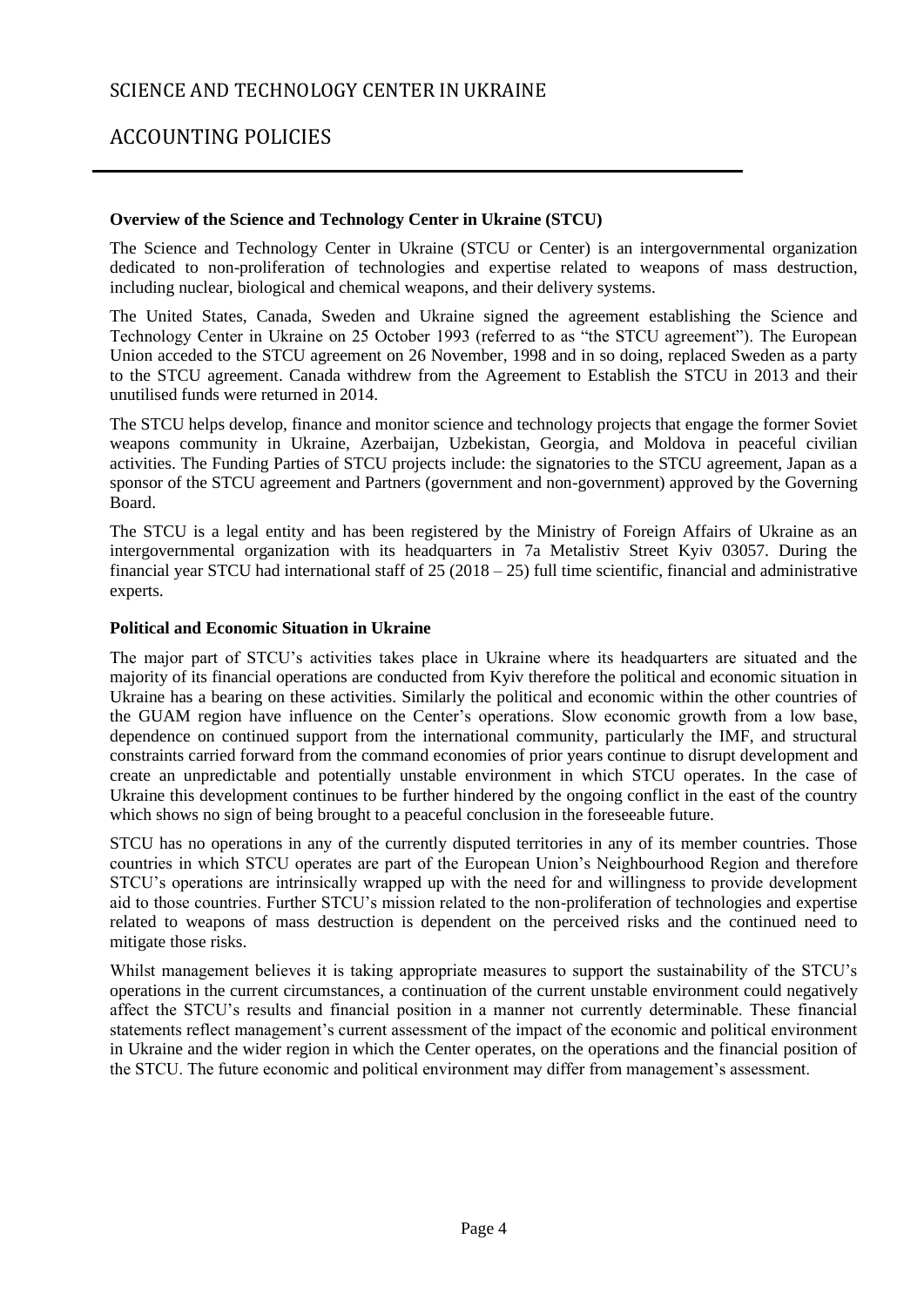# ACCOUNTING POLICIES

## **Basis of Preparation**

The financial statements represent the results of the STCU as an individual entity and have been prepared under the historic cost convention and in accordance with applicable International Financial Reporting Standards (IFRS) taking into consideration the departure from International Accounting Standard (IAS) 16 relating to Property, plant and equipment as explained in the policy for Property and equipment.

These financial statements were approved by the management of the STCU on 23 July 2020. The Governing Board of the Science and Technology Center in Ukraine will approve the financial statements at the next Governing Board meeting and have the power to amend the financial statements after issue or request the preparation of new financial statements.

## **Adoption of new and revised standards and interpretations**

The following new and amended IFRS and their interpretations have become effective in 2019:

- IFRIC 23 Uncertainty over Income Tax Treatments,
- Amendments to IFRS 9 Financial Instruments Prepayment Features with Negative Compensation,
- Amendments to IAS 28 Associates and Joint Ventures long-term interests in an associate or joint venture,
- Amendments to IAS 19 Employee Benefits A plan amendment, curtailment or settlement, and

These standards are not applicable for the STCU. The adoption of IFRS 16 is described in the paragraph 'Lease" on page 12.

## **New Standards and Interpretations not yet adopted**

A number of new standards, amendments to standards and interpretations are effective for annual periods beginning after 1 January 2019, and have not been applied in preparing these financial statements.

- Amendments to IFRS 3 Business Combinations (effective for annual periods beginning on or after 1 January 2020, not yet adopted by the EU)
- Amendments to IAS 1 Presentation of Financial Statements and IAS 8 Accounting Policies, Changes in Accounting Estimates and Errors (effective for annual periods beginning on or after 1 January 2020, not yet adopted by the EU)
- Amendments to IFRS 10 and IAS 28 Sale or contribution of assets between an investor and its associate or joint venture (The European Commission decided to defer the endorsement indefinitely.)
- IFRS 17 Insurance Contracts (effective for annual periods beginning on or after 1 January 2023, not yet adopted by the EU)

The STCU does not plan to adopt these new standards, amendments to standards and interpretations early. Management has assessed the potential impact from new standards set out above and does not expect the new standards to have a material impact on the financial statements.

### **Functional and Presentation Currency, Foreign Currency Transactions**

The U.S. dollar is the functional currency for the STCU. Accordingly, these financial statements have been prepared using U.S. dollars as the presentation currency. Use of the U.S. dollar best reflects the economic substance of the transactions and circumstances of the STCU.

All foreign currency transactions are converted into USD at the exchange rates prevailing at the date of the transaction. Foreign currency gains and losses resulting from movements in the exchange rates between the date of the transactions and the date of settlement are charged to the Statement of Revenues and Expenditure under the administrative operating budget in the period incurred. Activities in Azerbaijan, Uzbekistan,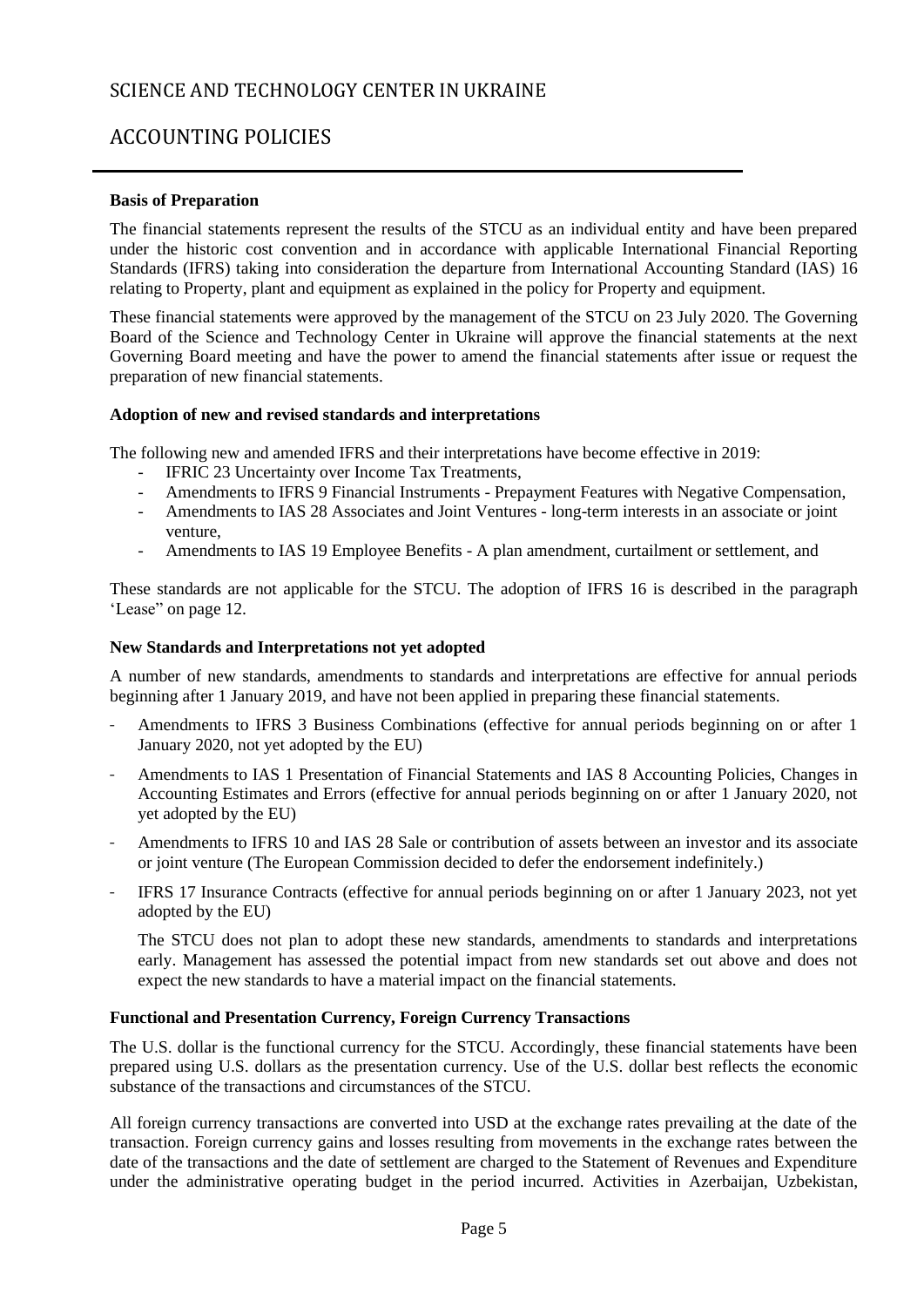# ACCOUNTING POLICIES

Georgia, and Moldova are transacted in USD or Euros and, therefore do not result in any gains or losses from currency exchanges except those arising from USD to Euro exchange differences.

Assets, liabilities and capital denominated in foreign currencies are translated into USD at the rates of exchange ruling at the balance sheet date.

The net revaluation (losses)/gains principally relate to amounts contributed or receivable from Funding Parties in currencies other than USD which are held in the source currency of the original contribution. These notional cash (losses)/gains are fully offset by revaluations of Funding Parties capital accounts held in a source currency other than USD. Revaluation (losses)/gains are not actual cash movements but a reflection of the changing value of the source currency. Revaluation gains or losses are recognized in Administrative operating budget expenditure. Effect of revaluation of Funding Parties capital accounts held in a source currency other than USD is reflected through other comprehensive income.

Foreign currency risk is managed as set out in the Note 15.

### **European Union Funded Projects**

Project agreements are concluded in Euros if solely funded by the European Union and in USD if projects are jointly funded.

For project agreements concluded in USD (jointly funded), the European Union provides funding in Euros, before the projects are signed by the STCU Executive Director. The STCU immediately converts the Euros upon receipt into USD. The total amount of USD provided by the European Union is therefore known before the start of the project, and thus the project agreements are written to match the amounts of USD received.

### **Project Activity**

The STCU authorizes and funds scientific projects which are performed at institutions within Ukraine, Azerbaijan, Uzbekistan, Georgia, and Moldova. Projects are financed by the Funding Parties either individually or jointly. All project agreements include a maximum amount of funding to be provided by the Funding Parties.

The project activity is accounted in the financial statements as follows:

### **Project Recognition**

The projects are only recognized after signature of the project agreement between the STCU and the recipient institutes. Upon signature, the total project value is credited to the relevant Funding Parties Designated Capital Account in proportion to the level of funding agreed by each party. To the extent that the value of the signed projects are not covered by advance payments from the respective Funding Parties, a receivable is set up in the financial statements, which is subsequently covered by either transfers from Undesignated Capital Contributions Accounts or direct disbursement by the Funding Parties.

### **Project Expenditure**

Project costs consist of four main components: grants to scientists, technical services, equipment and overhead. The STCU, being a non-profit making inter-governmental organization, does not envisage that any economic benefits will accrue to it in the foreseeable future from the financing of these projects. Accordingly all project costs incurred, including the purchase of project equipment, are charged immediately to the Statement of Revenues and Expenditure. Projects are performed on a cost reimbursable basis, with a ceiling of funds specified in the project agreements.

Based on the project agreement the STCU temporarily retains the payment of 50 percent of the allowable overhead for the individual projects, in accordance with the project agreements, until the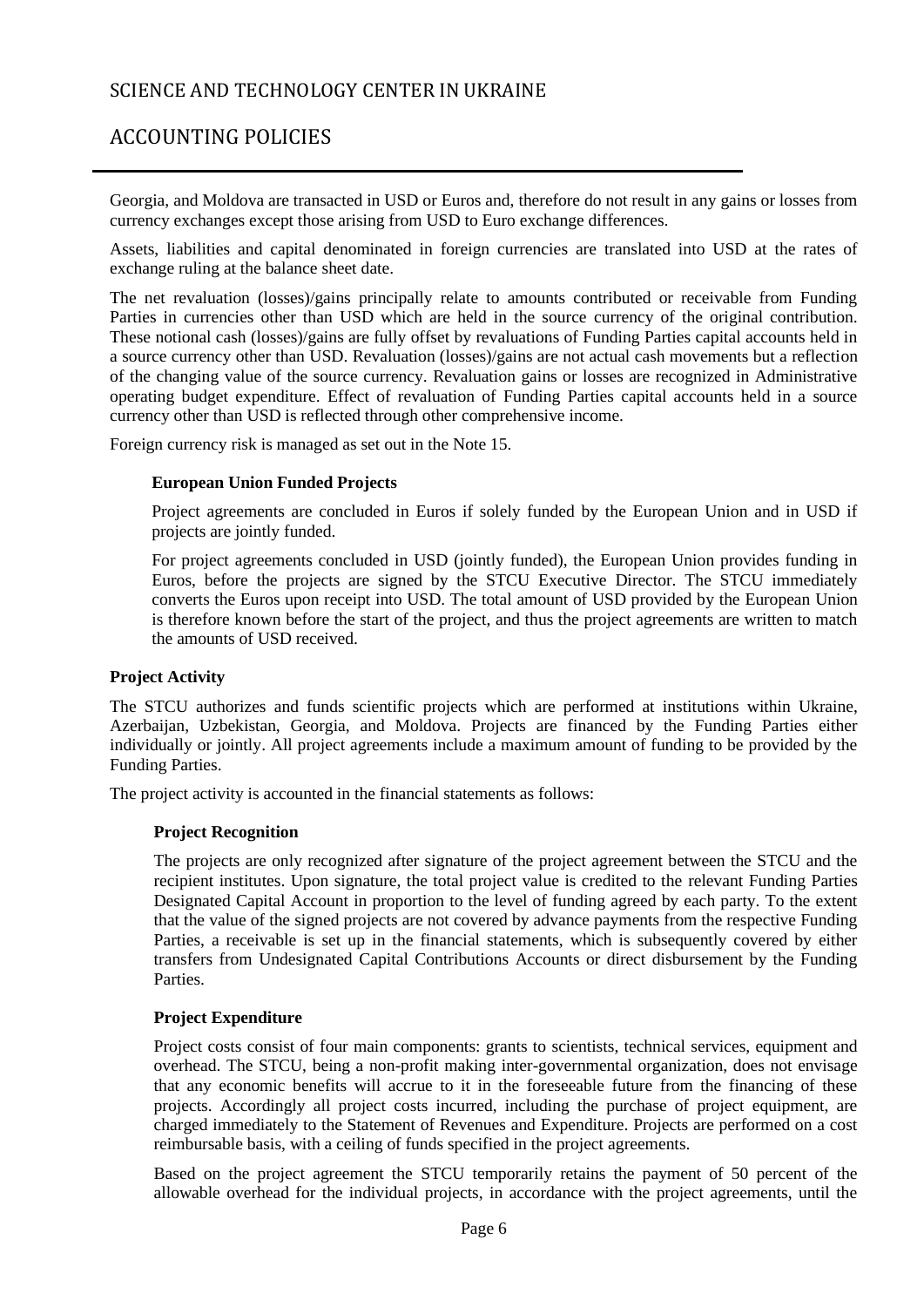submission, and acceptance of, the financial and technical reports prepared by the project recipients. The overhead retainage is recognized as part of amounts payable – projects.

When a project has been completed or terminated, any funds committed in excess of actual costs are credited back to the relevant Funding Parties' Undesignated Capital Contributions Account in the same proportion as the initial contributions from the Funding Parties.

## **Revenues**

IFRS 15, which was adopted by the STCU in 2018, deals with revenue recognition and establishes principles for reporting useful information to users of financial statements about the nature, amount, timing and uncertainty of revenue and cash flows arising from an entity's contracts with customers. An entity applies a five-step model to determine when to recognise revenue, and at what amount. The model specifies that revenue should be recognised when (or as) an entity transfers control of goods or services to a customer at the amount to which the entity expects to be entitled. Depending on whether certain criteria are met, revenue is recognised:

- over time, in a manner that depicts the entity's performance; or
- at a point in time, when control of the goods or services is transferred to the customer.

A performance obligation is a promise to deliver a good or provide a service (or a series of distinct goods or services that are substantially the same and that have the same pattern of transfer to the customer). Additionally, it is provided that an asset will be recognised for the incremental costs of obtaining a contract with a customer if they are expected to be recovered. The current practices applied by the STCU imply that there are no contract costs to be capitalized.

IFRS 15 also establishes the principles that an entity shall apply to provide qualitative and quantitative disclosures which provide useful information to users of financial statements about the nature, amount, timing, and uncertainty of revenue and cash flows arising from a contract with a customer.

The specific accounting policies for the STCU's main types of revenue are explained below.

### *Project Revenues*

Project revenues recognized during the year in the Statement of Revenues and Expenditure are amounts equal to the total value of project expenditure incurred and expensed during the year. These revenues are transferred from the Funding Parties Designated Capital Accounts for Projects to the Statement of Revenues and Expenditure.

Project Revenues do not arise from contracts with customers where a 'customer' is a party that has contracted with an entity to obtain goods or services that are an output of the entitiy's ordinary activity. Therefore, revenue recognition model under IFRS 15 is not applicable for the project revenues recognised by the STCU.

### *Partner Fees*

Partner projects may be charged a fee of between 5% and 15% of the total project cost for the services provided by the STCU to administer the project. Revenues from partner fees meet the defition of the contracts with customers as stipulated under IFRS 15. Revenues from partner fees derived from contracts with customers are recognised based on compliance with performance obligations with customers. Partner fees reflect the transfer of services to funding parties at an amount that reflects the consideration to which the STCU expects to be entitled in exchange for such services. Predominatly, the STCU administers the project over two or more financial periods; therefore, partner fees are recognized in the Statement of Revenues and Expenditure proportionally to the recognised expenses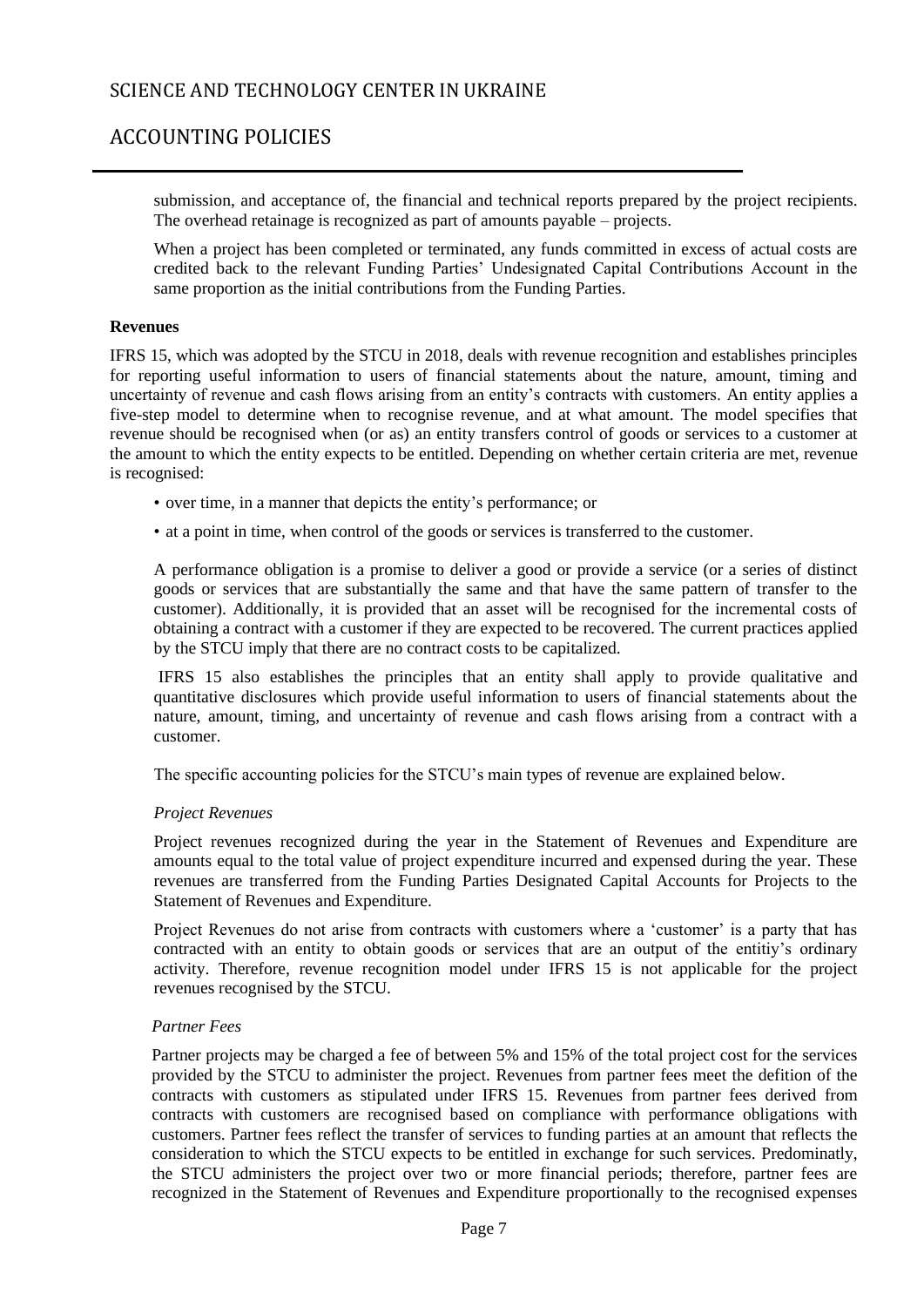incurred during the reporting period. Any excess partner fees received are deferred on the balance sheet until corresponding costs are incurred and recognized as contract liabilities.

The surplus partner fees are allocated to the Undesignated Capital Contributions Accounts of the United States and the European Union in the same ratio as their Administrative Revenues contributions.

#### *Interest income*

Interest earned on Funding Party bank accounts is recognized in the Statement of Revenues and Expenditure as finance income in line with effective interest rate method. Surplus interest earned is allocated to the Funding Parties Undesignated Capital Contributions Accounts, with the exception of Partner interest earned, which is allocated to the Undesignated Capital Contributions Accounts of the United States and the European Union in the same ratio as their Administrative Revenues contributions. Interest earned on administrative and supplemental bank accounts is allocated to the Undesignated Capital Contributions Accounts of the United States and the European Union in the same ratio as their Administrative Revenues contributions.

#### *Agent vs. Principal*

The STCU has performed assessment over principal vs agent presentation under IFRS 15. The Center has concluded that it acts as a principal. The STCU obtains control of a service performed by recipient institutes and directs this service by administering the projects and holds primary responsibility for fulfilling the specified service to the Funding parties. During the project administration the STCU has discretion in selecting suppliers and agreing on the prices paid.

### **Administrative and Supplemental Revenues and Expenditure**

### **Administrative Operating Budget**

Administrative Revenues recognized in the Statement of Revenues and Expenditure during the year equate to the amounts approved by the Governing Board for the Administrative Operating Budget for the year. The budget is set and agreed at meetings of the Governing Board in the previous financial year. The agreed budgeted amounts are transferred from the Designated Capital Accounts for Administrative Expenses of the United States and the European Union. Such income does not meet the defition of revenue from contracts with customers as per IFRS 15.

Administrative Expenses are charged to the Statement of Revenues and Expenditure when incurred and are matched against the Administrative Revenues for the year.

Any surplus/(deficit) Administrative Revenues arising during the year are re-allocated to the Undesignated Capital Contributions Accounts of the United States and the European Union in the same ratio as the Administrative Revenues contributions.

#### **Supplemental Budget**

Supplemental Budgets are approved by the Governing Board to provide funding for activities that are outside the scope of the Administrative Operating Budget and not directly related to the implementation of projects. Upon agreement of the Supplemental Budgets at Governing Board Meetings the total amount of such budgets approved are credited to the relevant Funding Parties' Designated Capital Accounts for Supplemental Budgets in proportion to the level of funding agreed by each party.

Supplemental Budget expenses are charged to the Statement of Revenues and Expenditure when incurred. Supplemental Budget revenues recognized in the year are amounts equal to the value of the Supplemental Budget expenditure incurred in the year. These revenues are transferred to the Statement of Revenues and Expenditure from the Funding Parties' Designated Capital Accounts for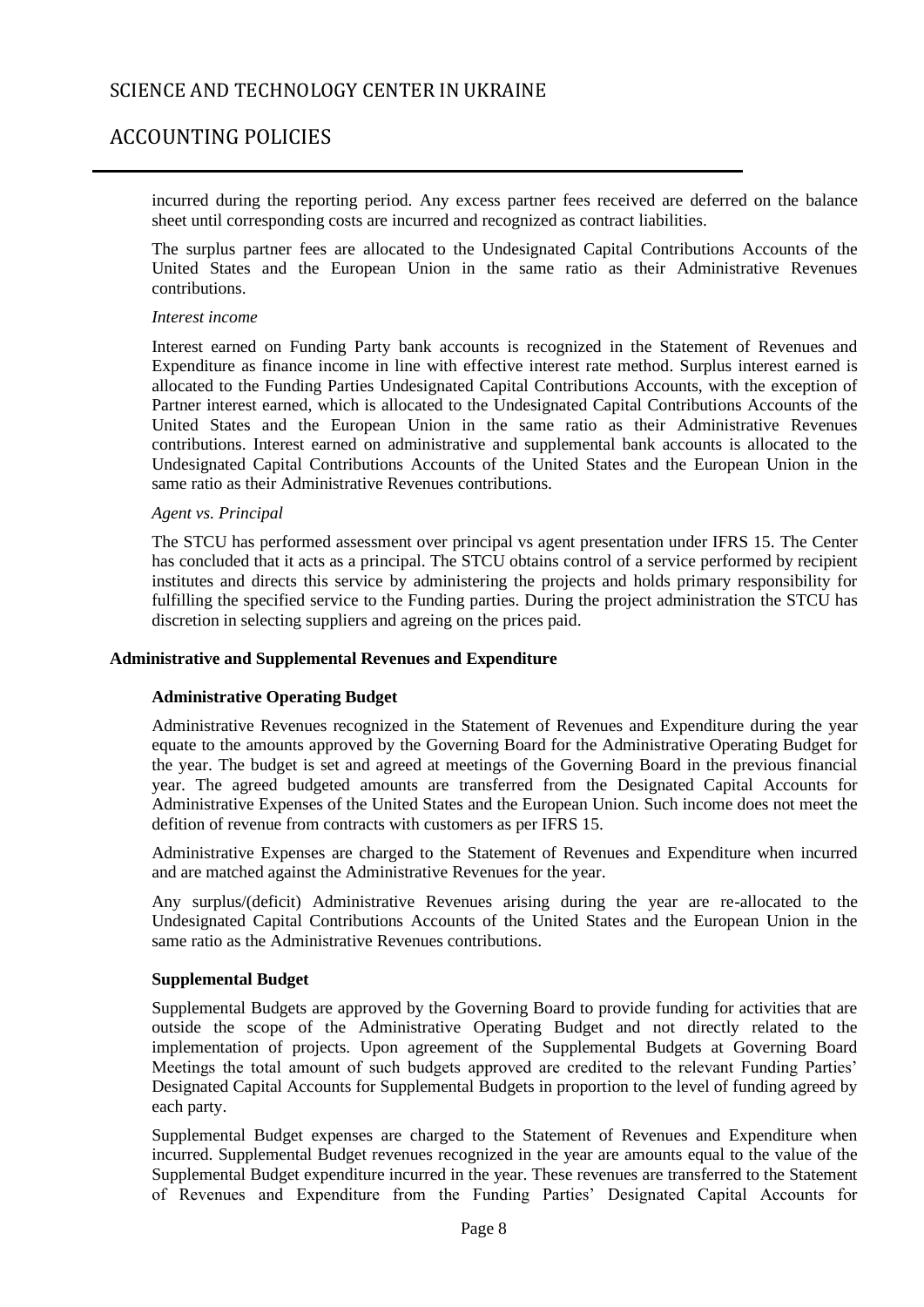Supplemental Budgets. Such income does not meet the defition of revenue from contracts with customers as per IFRS 15.

## **Prepayments**

Prepayments include prepaid expense related to projects and to administrative and supplemental activities. STCU recognises prepayments upon cash transfer for which the underlying asset will not be consumed until a future period. When the asset is eventually consumed, it is charged to expense.

## **Recognition of accruals**

Accruals are established when it is certain that a past event has given rise to a present obligation (accrued liabilities) or present right (contract assets), but there is uncertainty about the amount payable or receivable. The estimate of the amount of a liability or asset requires management judgment in the selection of a proper calculation model and the specific assumptions related to the particular exposure.

As of 31 December 2019 STCU recognized accrued liabilities of USD 609,097 as part of current liabilities (2018: USD 116,334) with respect to services and goods received, but not yet invoiced.

Furthermore, project advances paid to the institutes for project execution have been reduced by the amount of accrued expenses incurred but not yet reported by institutes as of 31 December 2019 of USD 19,620 (2018: USD 19,620).

## **Property and Equipment**

Property and equipment are acquired either for the STCU's own use or for the projects and comprises of the following:

### **Center**

Property and equipment acquired by the STCU for administrative operations consist of office furniture and equipment, including computer hardware and software and communications devices. All commitments and expenditures for administrative equipment are made in accordance with the Board's approved annual budget. The cost of the STCU equipment is charged to the Statement of Revenues and Expenditure when acquired.

### **Project Equipment**

Under the terms of the individual project agreements signed, title to equipment costing less than USD 2,500 is vested with the recipient institutes upon acquisition. The title to all other equipment provided to projects will remain with the STCU until termination or completion of the project, at which time the title will be vested in the recipient institutes unless prior to, or on that date, the STCU informs the project of its intention to retain title.

Since the STCU does not expect to derive any foreseeable economic benefits from the ownership of project equipment, the expenditure incurred during the year on equipment under each project, is written off to the Statement of Revenues and Expenditure.

IAS 16 "Property, Plant and Equipment" requires non-current assets to be capitalized and depreciated over their useful economic lives. Due to the project-based nature of STCU's operations, management believes the application of these requirements would result in improper matching between the revenues contributed by the Funding Parties with the related expenses, and, accordingly conflict with the fair presentation objective of these financial statements. As a result, non-current assets acquired for use by participating institutes as part of the projects are charged to the Statement of Revenues and Expenditure upon acquisition.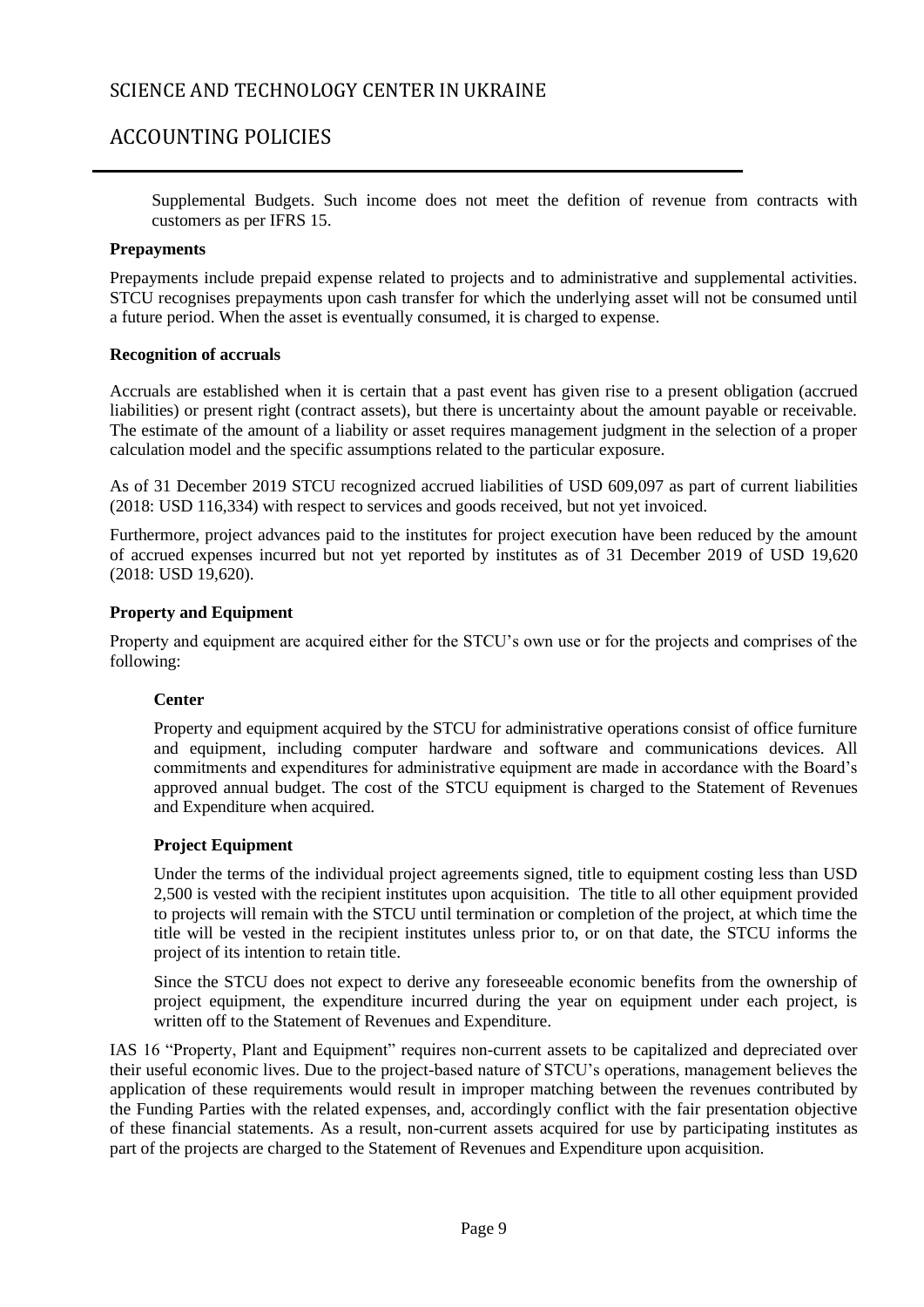Based on the management assessment, the average useful life of such non-current assets is 5 years. Total purchases of non-current assets over the last years were as follows:

|      | 2019<br><b>USD</b> |
|------|--------------------|
| 2015 | 2,207,502          |
| 2016 | 1,535,583          |
| 2017 | 1,386,205          |
| 2018 | 1,230,720          |
| 2019 | 1,485,402          |
|      | 7,845,412          |

### **Grantee Benefits**

All individuals providing services to the STCU as part of their employment agreements are considered grantees. Short term grantees benefits, including staff grants, bonuses, vacations and other benefits are included in expenses on an accrual basis. The STCU has no obligations to pay further contributions relating to grantee services in respect to payroll taxes and any pensions on the retirement of grantees.

### **Taxation**

Under the terms of the agreement establishing the STCU and also the Statute approved by the Governing Board, the STCU is exempted from any form of taxation. However, only since December 1999 has the relevant legal framework been implemented in Ukraine, allowing the STCU to recover its VAT only on administrative expenditures.

The VAT incurred on project expenditures has been charged to the Statement of Revenues and Expenditure as part of the project costs because, for the time being there is no practical process in place for the recovery of VAT for project purchases within Ukraine, Georgia, Uzbekistan, Moldova, and Azerbaijan. Management of the STCU continues discussions with the Governments of Ukraine, Georgia, Moldova, and Azerbaijan to investigate the possibility of establishing a procedure to recover project VAT for purchases made within these respective countries. However, the management of the STCU does not expect to recover the amounts incurred to date. Project items purchased abroad by the STCU and imported into Ukraine, Georgia, Uzbekistan, Moldova, and Azerbaijan are exempt from VAT and import duties. Certain projects have been registered with the respective Ministry of Economy as development aid projects and are exempt from VAT on purchases within Ukraine and Moldova.

### **Financial Assets**

The STCU uses only non-derivative financial instruments as part of its normal operations. These financial assets include bank accounts, certificates of deposit, and receivables. All financial assets are accounted for at amortized cost.

A financial asset is measured at amortized cost if the following two conditions are met:

- the assets is held within a business model whose objective is to hold assets in order to collect contractual cash flows; and
- its contractual terms give rise, on specified dates, to cash flows that are solely payments of principal and interest on the principal outstanding.

Under IFRS 9, loss allowances are measured on either of the following bases: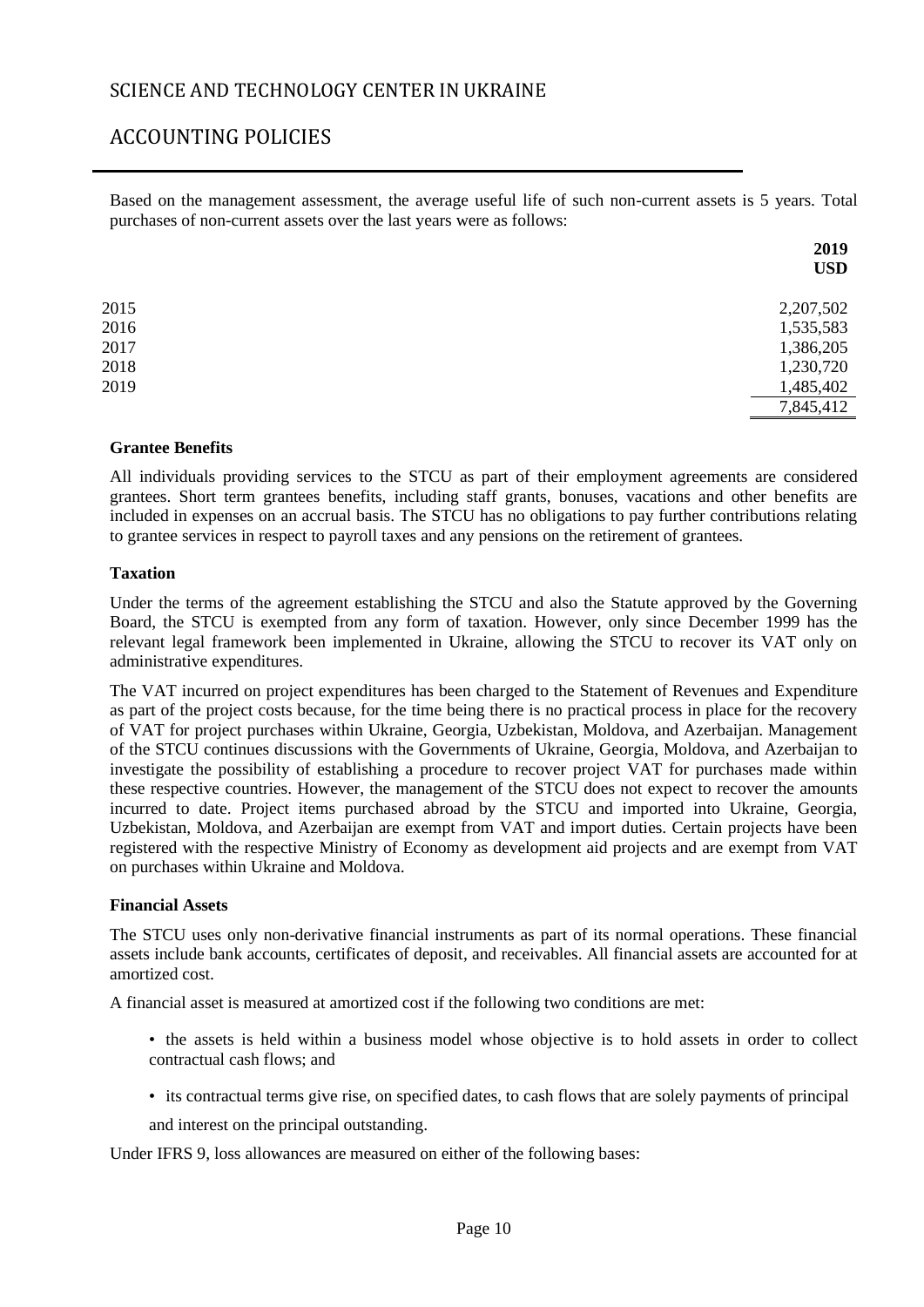• 12-month ECLs: these are ECLs that result from possible default events within the 12 months after the reporting date; and

• Lifetime ECLs: these are ECLs that result from all possible default events over the expected life of a financial instrument.

### *Initial recognition and measurement*

Financial assets include trade and other receivables and cash and cash equivalents. Similarly to the past practice all financial assets held by the STCU are classified as instuments at amortized cost under IFRS 9. The Center determines the classification of its financial assets at initial recognition. All financial assets held by the Center are recognised initially at fair value plus directly attributable transaction costs.

### *Subsequent measurement*

Subsequent to initial recognition loans and receivables are measured at amortized cost using the effective interest method, less any impairment losses. The effective interest rate is the rate that exactly discounts the estimated future cash payments and receipts through the expected life of the financial asset. When calculating the effective interest rate, STCU estimates future cash flows considering all contractual terms of the financial instruments.

## *Derecognition*

STCU derecognizes a financial asset when the contractual rights to the cash flows from the asset expire, or it transfers the rights to receive the contractual cash flows on the financial asset in a transaction in which substantially all the risks and rewards of ownership of the financial asset are transferred. Any interest in transferred financial assets that is created or retained by STCU is recognized as a separate asset or liability.

### *Impairment of financial assets*

The STCU assesses at each reporting date whether there is any objective evidence that a financial asset or a group of financial assets is impaired. Trade and other receivables are recognised as balance sheet assets against capital contribution. Thus, loss given default (LGD) for trade and other receivables is equal to zero. Subsequently, expected credit loss (ECL) (ECL =  $PD * LGD * EAD$  where PD the probability of default and EAD the exposure at default) is also equal to zero. The STCU recognises doubtful debt impairment allowances based on an individual management assessment of the recoverability of each receivable. Given the nature of the STCU funding providers, at the reporting date there was no direct exposure to potential impairment to be recognized in the Statement of Financial Position.

Given the short term nature the impact on cash and cash equivalents is assessed as not significant. Therefore, no significant additional disclosures included in financial statements as allowed under IAS 1.31.

Credit risk exposures are summarized in Note 15 and Fair values are calculated as set out in Note 16.

### **Financial liabilities**

For financial liabilities, IFRS 9 brings no changes to classification and measurement except for liabilities designated at fair value through profit or loss whereby the changes in own credit risks are recognised in other comprehensive income.

### *Initial recognition and measurement*

The STCU's financial liabilities include trade and other payables.

Financial liabilities within the scope of IFRS 9 are classified as financial liabilities at amortised cost. The STCU determines the classification of its financial liabilities at initial recognition.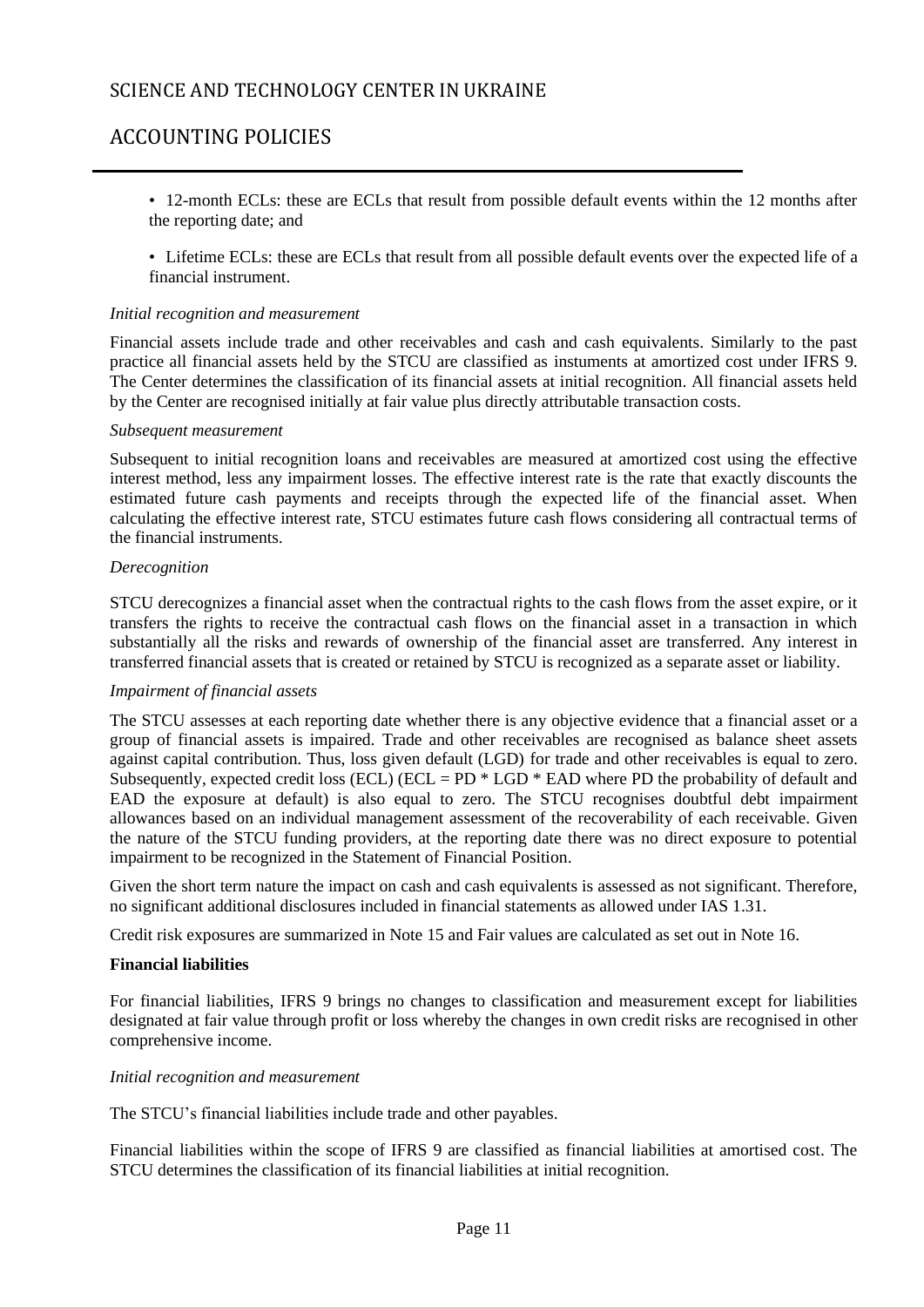# ACCOUNTING POLICIES

All financial liabilities are recognised initially at fair value plus directly attributable transaction costs.

### *Subsequent measurement*

After initial recognition, trade and other payables are subsequently measured at amortised cost using the effective interest rate method. Gains and losses are recognised in the Statement of Revenues and Expenditure when the liabilities are derecognised as well as through the effective interest rate method (EIR) amortisation process.

Amortised cost is calculated by taking into account any discount or premium on acquisition and fee or costs that are an integral part of the EIR.

### *Derecognition*

A financial liability is derecognised when the obligation under the liability is discharged or cancelled or expires.

When an existing financial liability is replaced by another from the same lender on substantially different terms, or the terms of an existing liability are substantially modified, such an exchange or modification is treated as a derecognition of the original liability and the recognition of a new liability, and the difference in the respective carrying amounts is recognised in the Statement of Revenues and Expenditure.

### *Offsetting of financial instruments*

Financial assets and financial liabilities are offset and the net amount reported in the Statement of Financial Position if, and only if, there is a currently enforceable legal right to offset the recognised amounts and there is an intention to settle on a net basis, or to realise the assets and settle the liabilities simultaneously.

### **Cash and Cash Equivalents**

Cash and cash equivalents includes cash in hand, deposits held at call with banks, other short-term highly liquid investments with original maturities of three months or less.

### **Lease**

IFRS 16, which was adopted by the STCU in 2019, supersedes IAS 17 Leases and related interpretations. The Standard eliminates the dual accounting model for lessees and instead requires entities to bring most leases on-balance sheet under a single model, eliminating the distinction between operating and finance leases.

Under IFRS 16, a contract is, or contains, a lease if it conveys the right to control the use of an identified asset for a period of time in exchange for consideration. For such contracts, the new model requires a lessee to recognise a right-of-use asset and a lease liability. The right-of-use asset is depreciated and the liability accrues interest. This will result in a front-loaded pattern of expense for most leases, even when the lessee pays constant annual rentals.

The new Standard introduces a number of limited scope exceptions for lessees which include:

- leases with a lease term of 12 months or less and containing no purchase options, and
- leases where the underlying asset has a low value ('small-ticket' leases).

Under the STCU Agreement, the Government of Ukraine is required to provide at its own expense a facility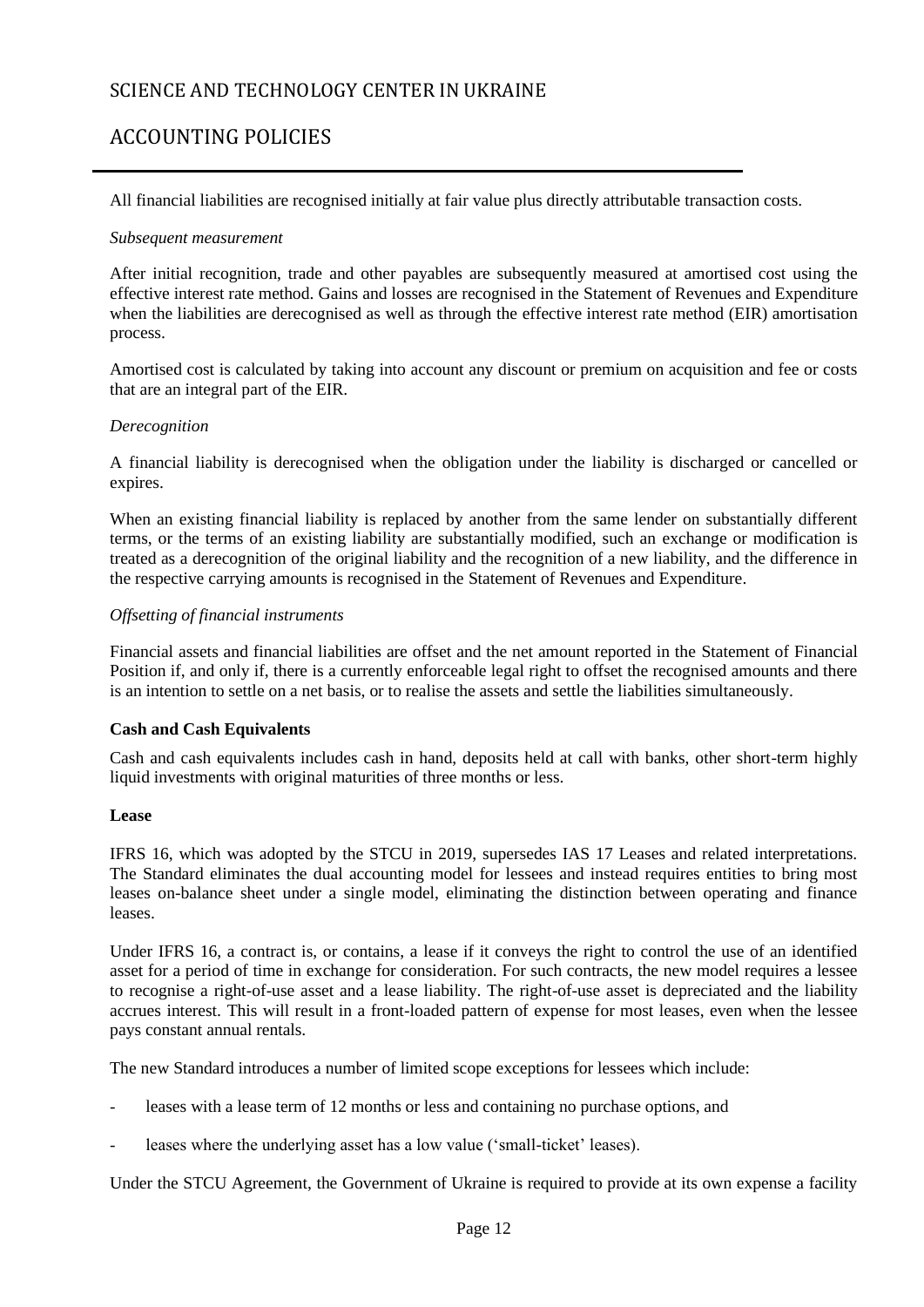# ACCOUNTING POLICIES

for use by the Center. The arrangement for the current facility has been authorized by the Government of Ukraine until December 31, 2030. Under IFRS 16 Leases, the Center should recognise in its balance sheet assets and liabilities relating to use of the premises at the fair value of the rent, utility and security benefits.

At the same time, under IAS 20 'Government grants', granted use of the facility meets the definition of the government grant which should be recognised in the Statement of Revenues and Expenditure on a systematic basis throughout the arrangment period, and implies the need to recognise in STCU's balance sheet assets and liabilities at the fair value of the grant.

IAS 20 'Government grants' permits net presentation of the government grants related to assets. Therefore, balance sheet assets and liabilities arising from IFRS 16 implementation and from IAS 20 'Government grants' is equal, having zero effect in the Statement of Financial Position.

## **Capital Management**

The capital of the STCU is represented by the net assets attributable to Funding Parties. The STCU's objectives in managing capital are to safeguard the assets of the Funding Parties to enable the STCU to continue as a going concern and enable the future funding of project expenditure.

All significant capital decisions such as project funding, transfers of capital, investment of capital and returns of capital to Funding Parties, require approval by the Funding Parties at six-monthly meetings of the governing board or otherwise. As such, the management of the STCU does not actively manage its capital on a day-to-day basis.

## *Designated capital contribution*

Projects represent amounts committed on signed projects net of project expenses incurred to date.

### *Undesignated capital contributions*

Undesignated capital contributions are amounts paid or committed by the funding parties which have not yet been designated for the operating budget or project purposes, or are funding party revenues in excess any surplus/(deficit) of Administrative Revenues.

When projects are signed and annual budgets are approved, an appropriation is made between the designated and undesignated capital contributions account.

### **Use of Estimates and Judgments**

The preparation of financial statements in conformity with IFRSs requires management to make judgments, estimates and assumption that affect the application of policies and reported amounts of assets and liabilities, income and expenses. Although these estimates are based on management's best knowledge of current events and actions, actual results ultimately may differ from those estimates.

The estimates and underlying assumptions are reviewed on an ongoing basis. Revisions to accounting estimates are recognised in the period, in which the estimate is revised if the revision affects only that period, or in the period of the revision and future periods if the revision affects both current and future periods.

### **Key management judgements:**

**Accounting policy applied to Property and equipment:** Please refer to accounting policy applied to Property and equipment, as described above.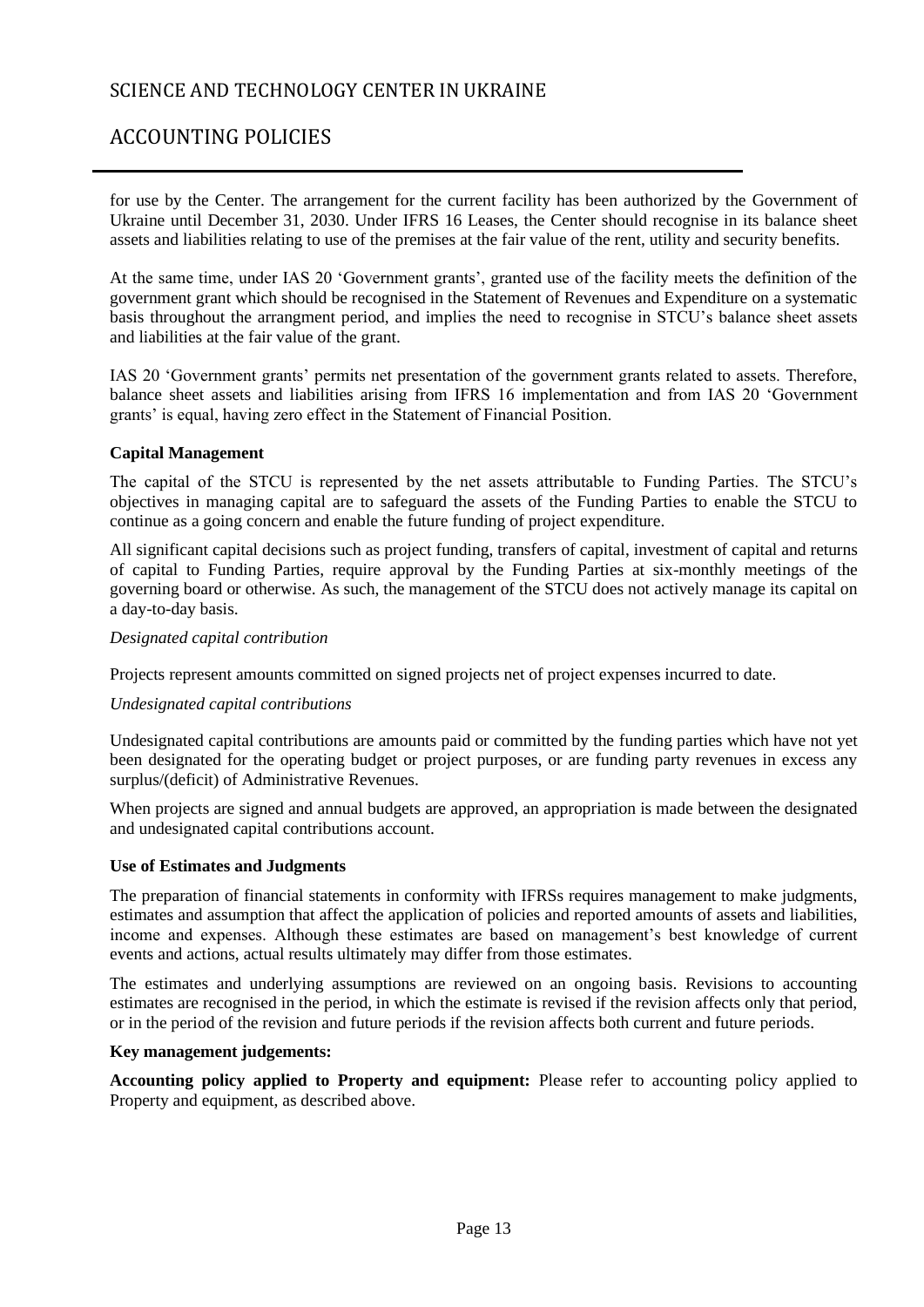# ACCOUNTING POLICIES

## **Key sources of estimation uncertainty:**

**Valuation of account receivables:** There are a number of significant risks and uncertainties inherent in the process of monitoring financial assets and determining if impairment exists. These risks and uncertainties include the risk that STCU's assessment of funding party's or borrower's ability to meet all of its contractual obligations will change based on changes in the credit characteristics or that the risk that the economic outlook will be worse than expected or have more of an impact on the counterparty than anticipated.

Receivables are valued according to the principle of prudence and recognized at amount due less allowances for doubtful loans and receivables considering expected credit losses.

Doubtful debt allowances are recognized based on an individual management assessment of the recoverability of each receivable. Given the nature of the STCU funding providers, at the reporting date there was no direct exposure to potential impairment to be recognized in the Statement of Revenues and Expenditure. Credit risk exposures are summarized in Note 15 and Fair values are calculated as set out in Note 16.

**Recognition of accruals** as noted above.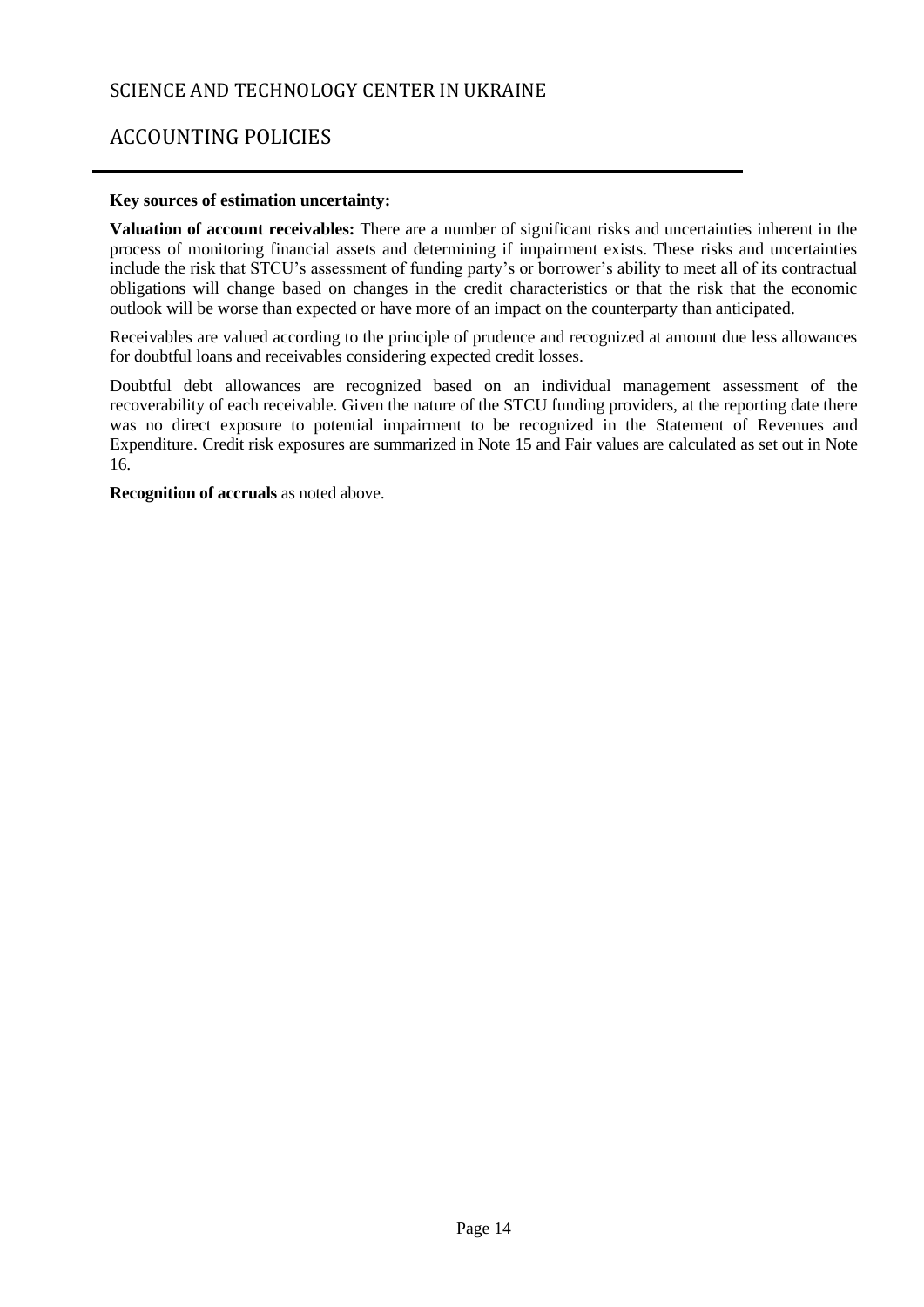# STATEMENT OF REVENUES AND EXPENDITURE FOR THE YEAR ENDED 31 DECEMBER 2019

| <b>Revenues</b>                                   | <b>Note</b>      | 2019<br><b>USD</b> | 2018<br><b>USD</b> |
|---------------------------------------------------|------------------|--------------------|--------------------|
| Project Revenue<br><b>Administrative Revenue</b>  |                  | 12,353,894         | 10,014,785         |
| - Administrative Operating Budget                 |                  | 835,000            | 837,000            |
| - Supplemental Budget                             |                  | 1,143,980          | 1,238,525          |
| <b>Partner Fees</b>                               |                  | 273,435            | 149,415            |
| Finance Income                                    |                  | 2,394              | 1,615              |
|                                                   |                  | 14,608,703         | 12,241,340         |
| <b>Expenditure</b>                                |                  |                    |                    |
| Project Expenditure<br>Administrative Expenditure | 1                | 12,353,894         | 10,014,785         |
| - Administrative Operating Budget                 | $\boldsymbol{2}$ | 790,476            | 823,364            |
| - Supplemental Budget                             | $\overline{2}$   | 1,143,980          | 1,238,525          |
|                                                   |                  | 14,288,350         | 12,076,674         |
| <b>Net Surplus</b>                                | 3                | 320,353            | 164,666            |
| <b>Other Comprehensive Result</b>                 |                  |                    |                    |
| Revaluation result of capital contributions       |                  | (373, 694)         | (779, 780)         |
| <b>Net Surplus and Other Comprehensive Result</b> |                  | (53, 341)          | (615, 114)         |

There are no recognised gains or losses other than the results for the year as set out above.

Accompanying summary of accounting policies, as set out on pages 4 – 14 and notes, as set out on pages 20 – 34, form an integral part of these financial statements.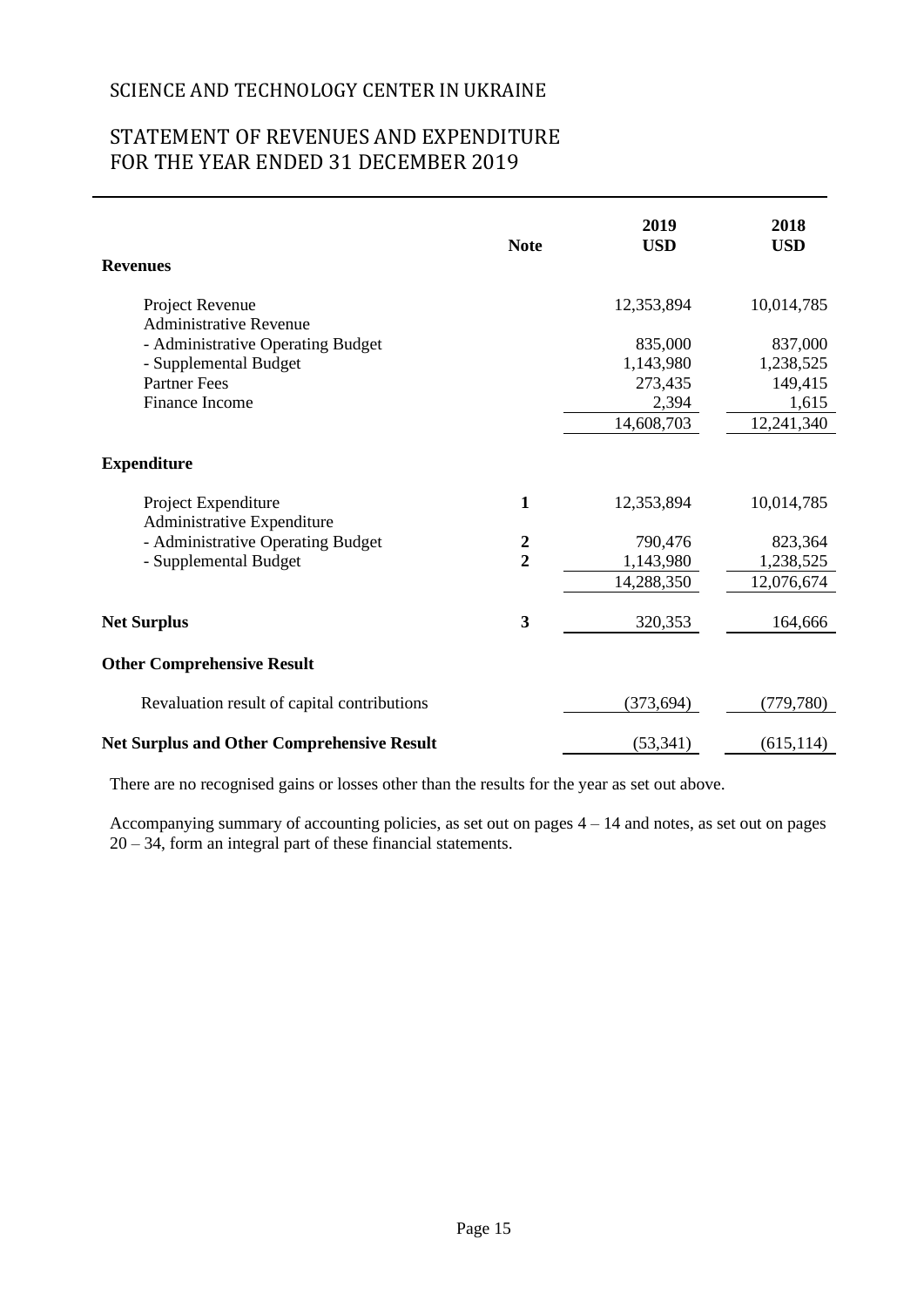# STATEMENT OF FINANCIAL POSITION AS AT 31 DECEMBER 2019

| <b>Non – Current Assets</b>          | <b>Note</b>             | 2019<br><b>USD</b> | 2018<br><b>USD</b> |
|--------------------------------------|-------------------------|--------------------|--------------------|
|                                      |                         |                    |                    |
| Receivables                          |                         |                    |                    |
| Amounts due from Funding Parties     | $\overline{\mathbf{4}}$ | 3,439,495          | 3,756,738          |
|                                      |                         | 3,439,495          | 3,756,738          |
|                                      |                         |                    |                    |
| <b>Current Assets</b>                |                         |                    |                    |
| Receivables                          |                         |                    |                    |
| Amounts due from Funding Parties     | $\overline{\mathbf{4}}$ | 7,708,642          | 6,609,811          |
| <b>Other Receivables</b>             | 5                       | 1,789              | 24,313             |
| Prepayments                          | 6                       | 608,669            | 1,600,151          |
| Cash and Cash Equivalents            | 7                       | 24,830,921         | 29,618,224         |
|                                      |                         | 33,150,021         | 37,852,499         |
|                                      |                         |                    |                    |
| <b>Non – Current Liabilities</b>     |                         |                    |                    |
|                                      |                         |                    |                    |
| Amounts Payable - Projects           | 8                       | (240, 485)         | (117,577)          |
| <b>Contract Liabilities</b>          |                         | (91, 542)          | (69, 513)          |
|                                      |                         | (332, 027)         | (187,090)          |
|                                      |                         |                    |                    |
| <b>Current Liabilities</b>           |                         |                    |                    |
|                                      |                         |                    |                    |
| Amounts Payable – Projects           | 8                       | (1,828,397)        | (1,650,286)        |
| Amounts Payable – Non-project        |                         | (123,766)          | (103, 277)         |
| <b>Contract Liabilies</b>            |                         | (388, 853)         | (232, 876)         |
|                                      |                         | (2,341,016)        | (1,986,439)        |
| <b>Total Assets less Liabilities</b> |                         | 33,916,473         | 39,435,708         |
|                                      |                         |                    |                    |
| <b>Capital Contributions</b>         |                         |                    |                    |
| Designated Capital - Projects        | 9                       | 20,468,808         | 23,068,980         |
| Designated Capital - Administration  | 10                      | 864,000            | 835,000            |
| Designated Capital - Supplemental    | 11                      | 1,480,637          | 1,261,522          |
| <b>Undesignated Capital</b>          | 12                      | 11,103,028         | 14,270,206         |
|                                      |                         | 33,916,473         | 39,435,708         |

Accompanying summary of accounting policies, as set out on pages  $4 - 14$  and notes, as set out on pages  $20 - 34$ , form an integral part of these financial statements.

**Signed on behalf of The Science and Technology Center in Ukraine 23 July 2020**

 $m_{\rm h}$ 

Curtis M. Bjelajac Executive Director

Anthony Nichol Chief Financial Officer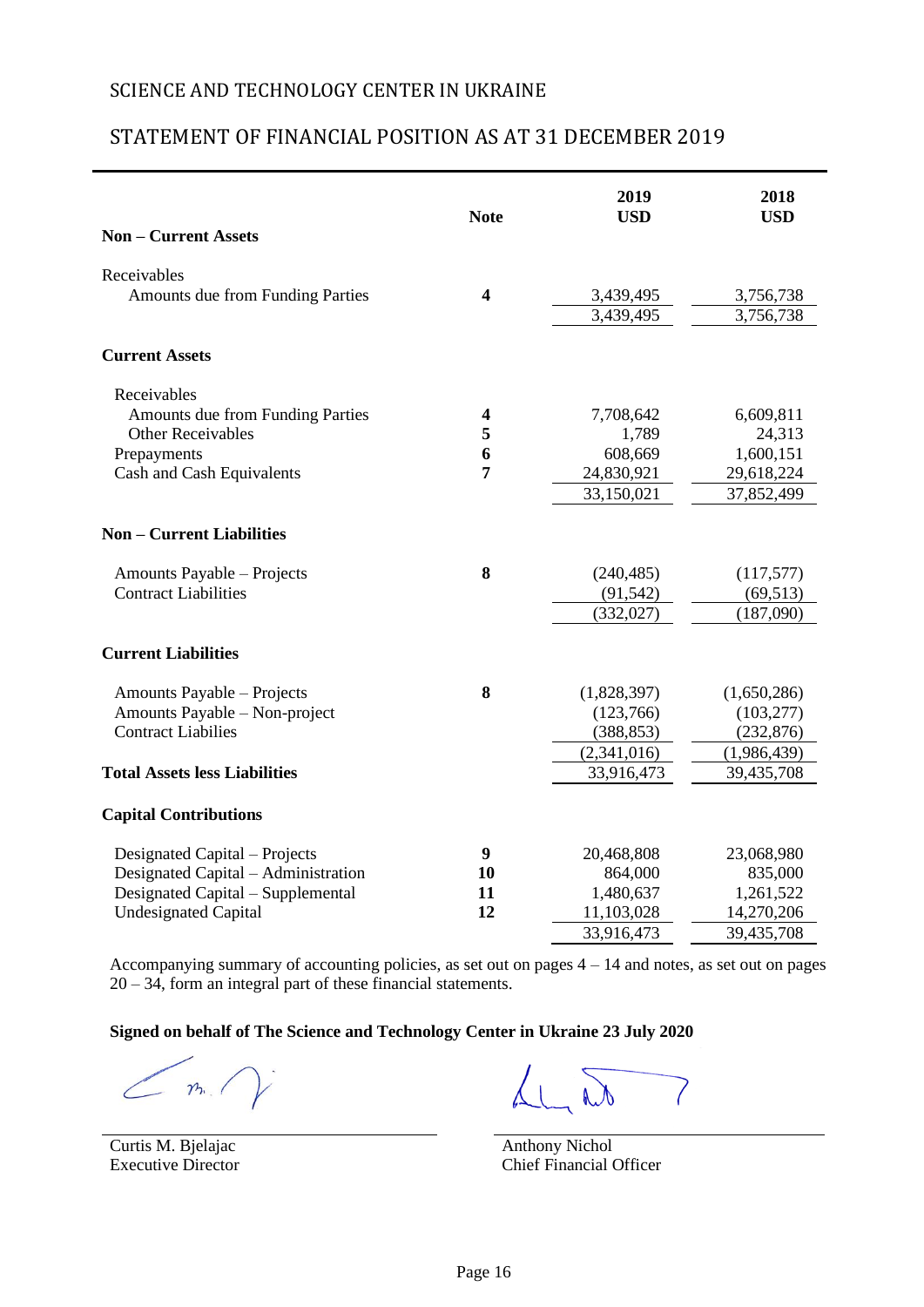# STATEMENT OF CASH FLOWS FOR THE YEAR ENDED 31 DECEMBER 2019

|                                               | <b>Note</b> | 2019<br><b>USD</b> | 2018<br><b>USD</b> |
|-----------------------------------------------|-------------|--------------------|--------------------|
| <b>Cash Flows from Operations</b>             |             |                    |                    |
| <b>Cash Inflows</b>                           |             |                    |                    |
| Net Cash Received from Funding Parties        | 13          | 7,949,695          | 11,056,389         |
| Partner Fees Received                         |             | 463,853            | 268,417            |
| <b>Interest Received</b>                      |             | 2,394              | 14,796             |
| <b>Total Cash Inflows</b>                     |             | 8,415,942          | 11,339,602         |
| <b>Cash Outflows</b>                          |             |                    |                    |
| Project Expenditure                           |             | (11,057,556)       | (11, 354, 615)     |
| Administrative and Supplemental Expenditure   |             | (1,895,280)        | (1,980,847)        |
| <b>Total Cash Outflows</b>                    |             | (12, 952, 836)     | (13, 335, 462)     |
| Net Cash (Outflows) / Inflows from Operations |             | (4,536,894)        | (1,995,860)        |
| Net Revaluation (losses) / gains              |             | (250, 409)         | (724, 356)         |
| Cash and Cash Equivalents at 1 January        |             | 29,618,224         | 32,338,440         |
| Cash and Cash Equivalents at 31 December      | 7           | 24,830,921         | 29,618,224         |

Accompanying summary of accounting policies, as set out on pages 4 – 14 and notes, as set out on pages 20 – 34, form an integral part of these financial statements.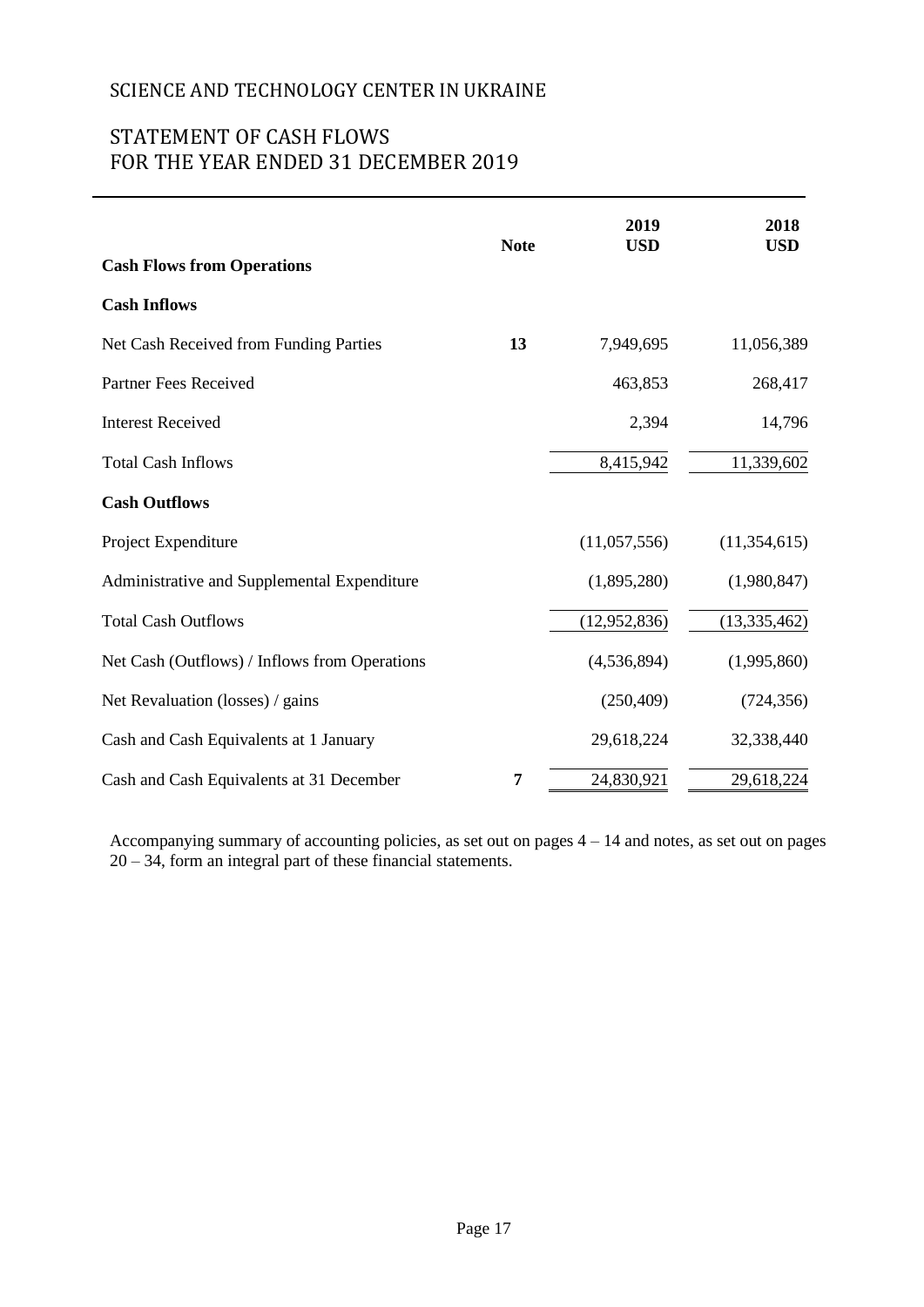# STATEMENT OF MOVEMENTS IN CAPITAL CONTRIBUTIONS FOR THE YEAR ENDED 31 DECEMBER 2019

|                                                                                                                                      | <b>Designated</b><br>Capital<br><b>Contributions</b><br>- Projects<br>(Note 9) | <b>Designated</b><br>Capital<br>Contributions -<br>Administrative<br>(Note 10) | <b>Designated</b><br>Capital<br>Contributions -<br><b>Supplemental</b><br>(Note 11) | Undesignated<br>Capital<br><b>Contributions</b><br>(Note 12) | <b>Total</b>   |
|--------------------------------------------------------------------------------------------------------------------------------------|--------------------------------------------------------------------------------|--------------------------------------------------------------------------------|-------------------------------------------------------------------------------------|--------------------------------------------------------------|----------------|
|                                                                                                                                      | <b>USD</b>                                                                     | <b>USD</b>                                                                     | <b>USD</b>                                                                          | <b>USD</b>                                                   | <b>USD</b>     |
| <b>Balance at 1 January 2019</b>                                                                                                     | 23,068,980                                                                     | 835,000                                                                        | 1,261,522                                                                           | 14,270,206                                                   | 39,435,708     |
| <b>Advances Received from Funding Parties</b>                                                                                        |                                                                                |                                                                                |                                                                                     | 1,735,971                                                    | 1,735,971      |
| <b>Budgets Approved</b>                                                                                                              | 10,580,608                                                                     | 864,000                                                                        | 1,628,126                                                                           |                                                              | 13,072,734     |
| Surplus of supplemental budget transferred to Undesignated<br><b>Capital Contributions</b><br><b>Adjustments for Closed Projects</b> | (447, 414)                                                                     |                                                                                | (48, 747)                                                                           | 48,747<br>447,414                                            |                |
| Transfers from Advances Received to offset the amounts due &<br>Designated Capital Contributions                                     |                                                                                |                                                                                |                                                                                     | (4,506,779)                                                  | (4,506,779)    |
| Adjustments for Closed Projects to offset the amounts due                                                                            | (268, 398)                                                                     |                                                                                |                                                                                     |                                                              | (268, 398)     |
| <b>Funds Repaid to Funding Parties</b>                                                                                               |                                                                                |                                                                                |                                                                                     | (1,166,548)                                                  | (1,166,548)    |
| Transfers to Statement of Revenues and Expenditure                                                                                   | (12, 353, 894)                                                                 | (835,000)                                                                      | (1, 143, 980)                                                                       |                                                              | (14, 332, 874) |
| Projects developed from supplemental budget                                                                                          | 198,529                                                                        |                                                                                | (198, 529)                                                                          |                                                              |                |
| <b>Allocation of Net Surplus</b>                                                                                                     |                                                                                |                                                                                |                                                                                     | 320,353                                                      | 320,353        |
| <b>Revaluation Result of Capital Contributions</b>                                                                                   | (309, 603)                                                                     |                                                                                | (17,755)                                                                            | (46, 336)                                                    | (373, 694)     |
| <b>Balance at 31 December 2019</b>                                                                                                   | 20,468,808                                                                     | 864,000                                                                        | 1,480,637                                                                           | 11,103,028                                                   | 33,916,473     |

Accompanying summary of accounting policies, as set out on pages  $4 - 14$  and notes, as set out on pages  $20 - 34$ , form an integral part of these financial statements.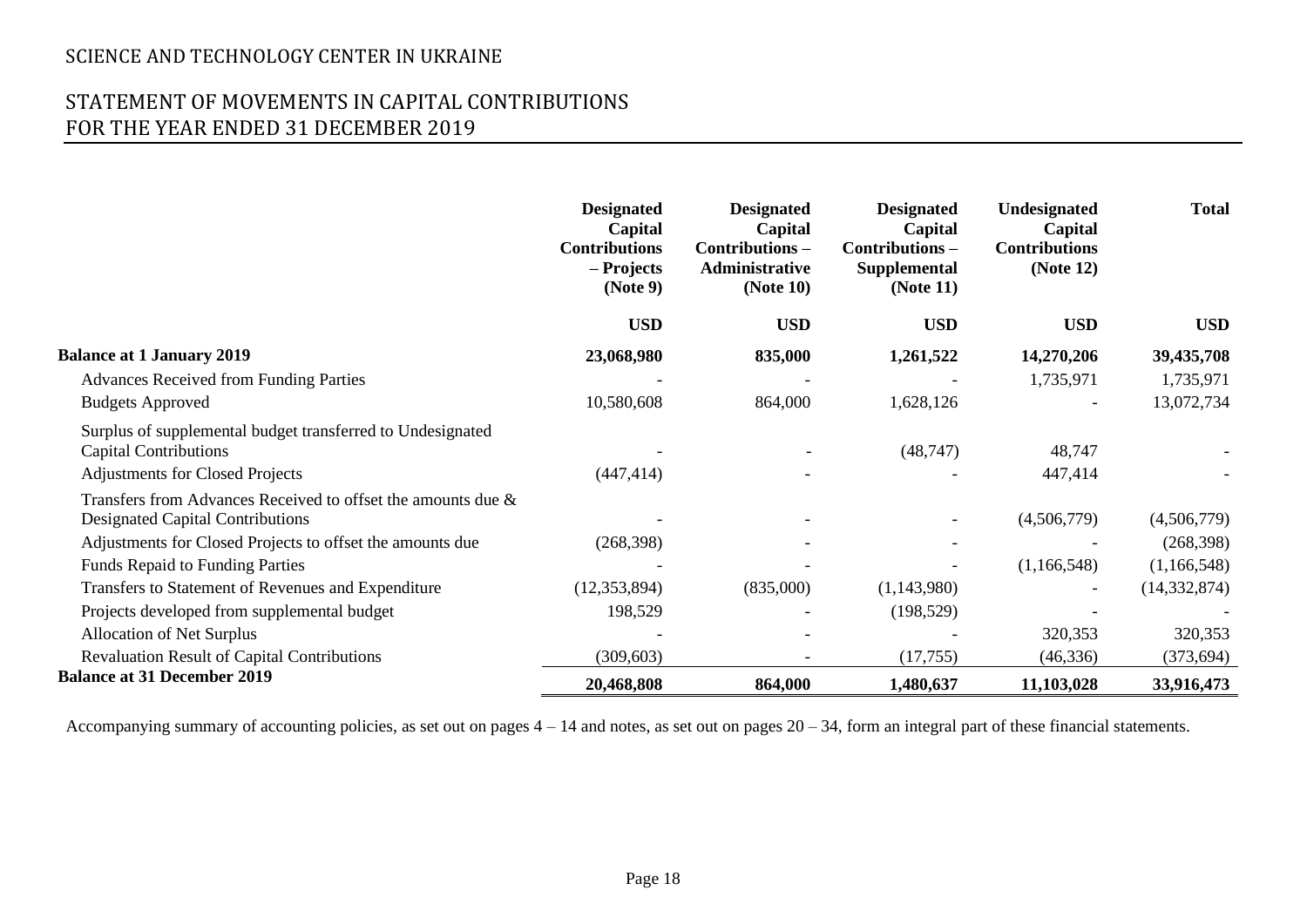# STATEMENT OF MOVEMENTS IN CAPITAL CONTRIBUTIONS FOR THE YEAR ENDED 31 DECEMBER 2019

|                                                                                                  | <b>Designated</b><br>Capital<br><b>Contributions</b><br>- Projects<br>(Note 9) | <b>Designated</b><br>Capital<br>Contributions-<br>Administrative<br>(Note 10) | <b>Designated</b><br>Capital<br>Contributions-<br>Supplemental<br>(Note 11) | <b>Undesignated</b><br>Capital<br><b>Contributions</b><br>(Note 12) | <b>Total</b> |
|--------------------------------------------------------------------------------------------------|--------------------------------------------------------------------------------|-------------------------------------------------------------------------------|-----------------------------------------------------------------------------|---------------------------------------------------------------------|--------------|
|                                                                                                  | <b>USD</b>                                                                     | <b>USD</b>                                                                    | <b>USD</b>                                                                  | <b>USD</b>                                                          | <b>USD</b>   |
| <b>Balance at 1 January 2018</b>                                                                 | 17,413,787                                                                     | 837,000                                                                       | 1,510,090                                                                   | 17,423,872                                                          | 37, 184, 749 |
| <b>Advances Received from Funding Parties</b>                                                    |                                                                                |                                                                               |                                                                             | 2,578,154                                                           | 2,578,154    |
| <b>Budgets Approved</b>                                                                          | 16,051,097                                                                     | 835,000                                                                       | 1,504,395                                                                   |                                                                     | 18,390,492   |
| Surplus of supplemental budget transferred to Undesignated<br>Capital Contributions              |                                                                                |                                                                               | (184, 919)                                                                  | 184,919                                                             |              |
| <b>Adjustments for Closed Projects</b>                                                           | (23,094)                                                                       |                                                                               |                                                                             | 23,094                                                              |              |
| Transfers from Advances Received to offset the amounts due &<br>Designated Capital Contributions |                                                                                |                                                                               |                                                                             | (5,765,095)                                                         | (5,765,095)  |
| Adjustments for Closed Projects to offset the amounts due                                        | (27, 168)                                                                      |                                                                               |                                                                             |                                                                     | (27, 168)    |
| <b>Funds Repaid to Funding Parties</b>                                                           |                                                                                |                                                                               |                                                                             | (220,000)                                                           | (220,000)    |
| Transfers to Statement of Revenues and Expenditure                                               | (10,014,785)                                                                   | (837,000)                                                                     | (1,238,525)                                                                 |                                                                     | (12,090,310) |
| Projects developed from supplemental budget                                                      | 303,015                                                                        |                                                                               | (303,015)                                                                   |                                                                     |              |
| <b>Allocation of Net Surplus</b>                                                                 |                                                                                |                                                                               |                                                                             | 164,666                                                             | 164,666      |
| <b>Revaluation Result of Capital Contributions</b>                                               | (633, 872)                                                                     |                                                                               | (26, 504)                                                                   | (119, 404)                                                          | (779, 780)   |
| <b>Balance at 31 December 2018</b>                                                               | 23,068,980                                                                     | 835,000                                                                       | 1,261,522                                                                   | 14,270,206                                                          | 39,435,708   |

Accompanying summary of accounting policies, as set out on pages  $4 - 14$  and notes, as set out on pages  $20 - 34$ , form an integral part of these financial statements.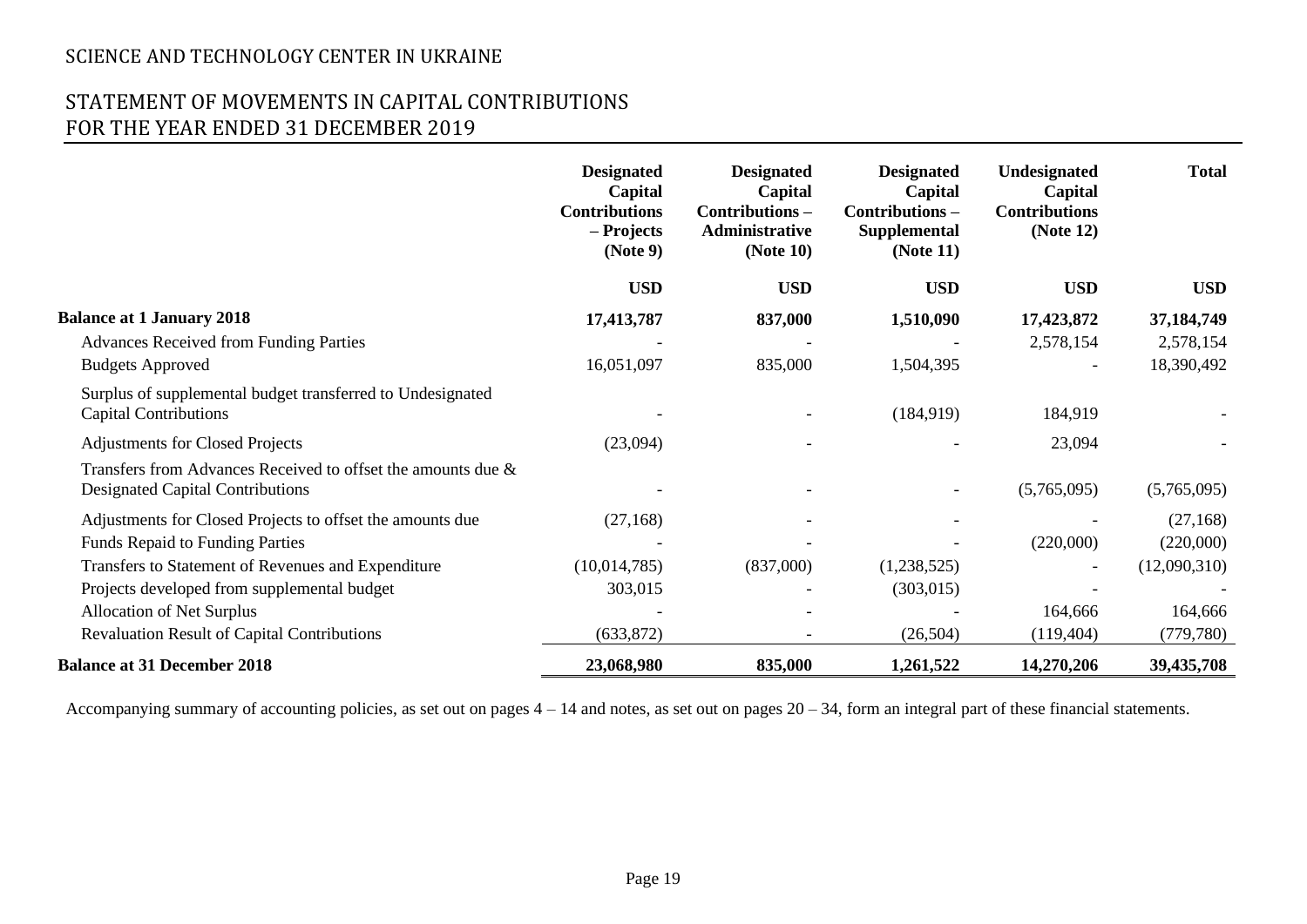# NOTES TO THE FINANCIAL STATEMENTS

## **1. Project Expenditure**

| Amounts charged to the Statement of Revenues and Expenditure: | <b>USD</b>  |
|---------------------------------------------------------------|-------------|
| 2019                                                          | 12,353,894  |
| 2018                                                          | 10,014,785  |
| 2017                                                          | 8,068,637   |
| 2016                                                          | 12,579,870  |
| 2015                                                          | 9,383,840   |
| 2014                                                          | 11,723,405  |
| 2013                                                          | 12,969,568  |
| 2012                                                          | 14,919,329  |
| 2011                                                          | 13,256,863  |
| 2010                                                          | 14,938,320  |
| 2009                                                          | 15,902,171  |
| 2008                                                          | 18,657,918  |
| 2007                                                          | 19,305,482  |
| 2006                                                          | 17,434,164  |
| 2005                                                          | 16,291,450  |
| 2004                                                          | 17,675,237  |
| 2003                                                          | 17,937,532  |
| 2002                                                          | 12,317,194  |
| 2001                                                          | 10,100,633  |
| 2000                                                          | 7,096,198   |
| 1999                                                          | 7,904,566   |
| 1998                                                          | 7,351,641   |
| 1997                                                          | 4,987,540   |
| 1996                                                          | 1,339,245   |
| 1995                                                          |             |
| Cumulative Project Costs incurred to 31 December 2019         | 294,509,482 |

Project expenditure comprises of grants to scientists, equipment costs, travel costs and overhead costs.

## **2. Administrative Expenditure**

|                                              | 2019       | 2018       |
|----------------------------------------------|------------|------------|
|                                              | <b>USD</b> | <b>USD</b> |
| <b>Administrative Operating Budget</b><br>a) |            |            |
| <b>Business Operations</b>                   | 84,803     | 72,423     |
| <b>Public Affairs</b>                        | 7,457      | 3,714      |
| Personnel                                    | 399,317    | 416,489    |
| Personnel Support and Development            | 78,265     | 88,568     |
| Legal, Auditing and Banking                  | 99,759     | 141,448    |
| Property and Equipment                       | 14,325     | 17,002     |
| Net Foreign Exchange Losses                  | 77,591     | 65,998     |
| Headquarters and Branch Offices              | 28,959     | 17,722     |
|                                              | 790,476    | 823,364    |

Personnel costs comprise grants made to the grantees in the STCU headquarters and four regional offices located in Kharkiv, Baku, Chisinau, and Tbilisi.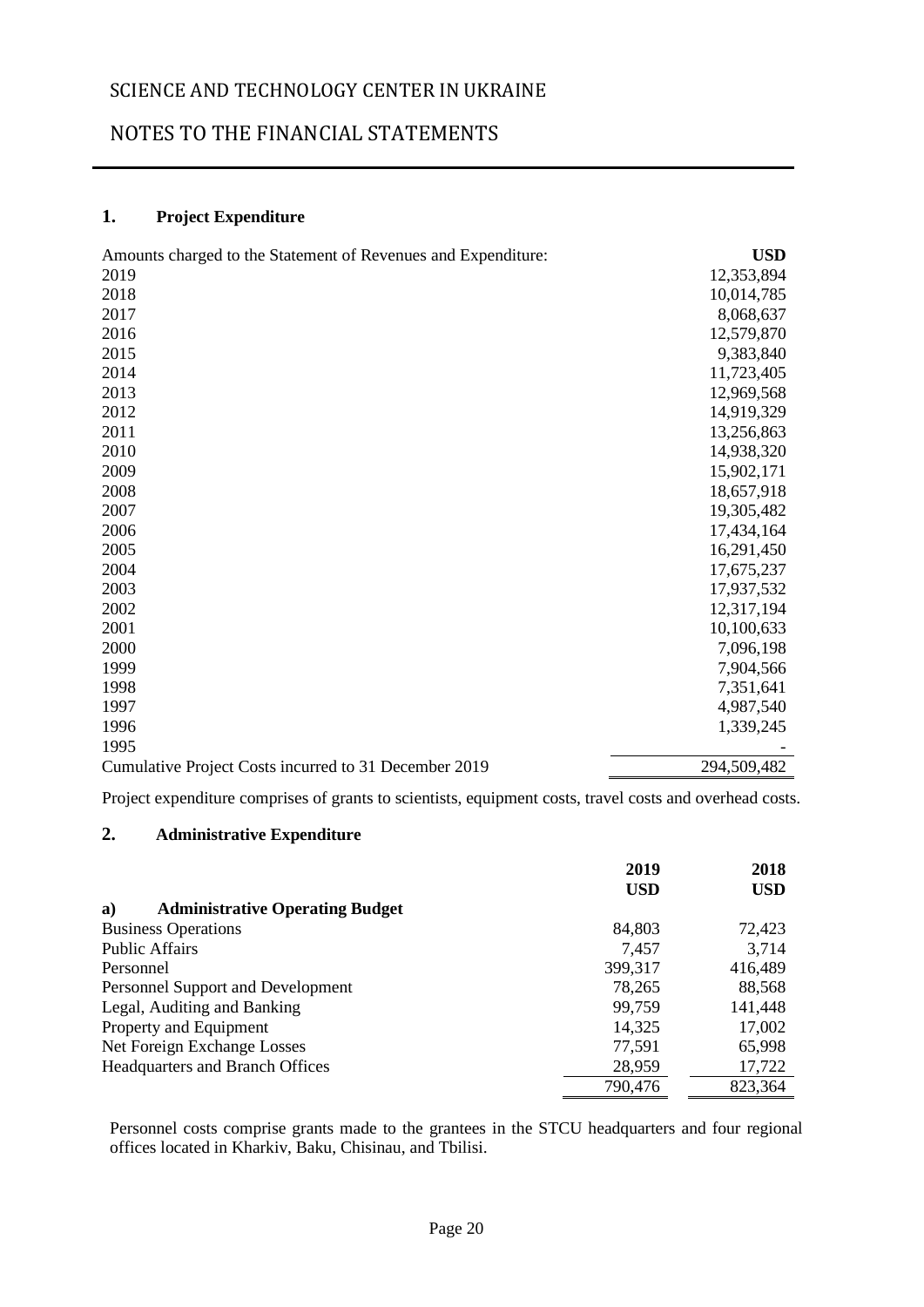# NOTES TO THE FINANCIAL STATEMENTS

## 2. **Administrative Expenditure***(continued)*

From March 2009, the STCU have occupied offices provided by the Ukrainian government for which the STCU does not pay rental or utility charges. In 2019 the estimated fair value of the annual rent, utility and security benefit is USD 62,310 (2018 – USD 87,727). Annual rent expense is estimated to be USD 51,929 which is equal to annual depreciation charge of right-of-use assets and interest expense on lease liabilities.

|                                                 | 2019<br><b>USD</b> | 2018<br><b>USD</b> |
|-------------------------------------------------|--------------------|--------------------|
| $\mathbf{b}$<br><b>Supplemental Budget</b>      |                    |                    |
| Patent Support                                  | 20,219             | 10,777             |
| <b>Travel and Mobility Support</b>              | 387,694            | 390,552            |
| <b>Expert Review and Advisors</b>               |                    | 9,848              |
| Seminars/Workshops Support                      | 320,197            | 464,058            |
| Service Contracts (Key management remuneration) | 364,332            | 363,290            |
| Partner Promotion and Support                   | 51,538             |                    |
|                                                 | 1,143,980          | 1,238,525          |

## **3. Net Surplus Revenues over Expenditure**

The net surplus comprises the following:

|                                        | 2019       | 2018    |
|----------------------------------------|------------|---------|
|                                        | <b>USD</b> | USD     |
| Surplus Administrative Budget Revenues | 44.524     | 13,636  |
| Finance Income                         | 2,394      | 1,615   |
| Partner Fees                           | 273,435    | 149.415 |
|                                        | 320,353    | 164,666 |

The net surplus set out above has been allocated to the Funding Parties in accordance with the accounting policies and agreed responsibilities.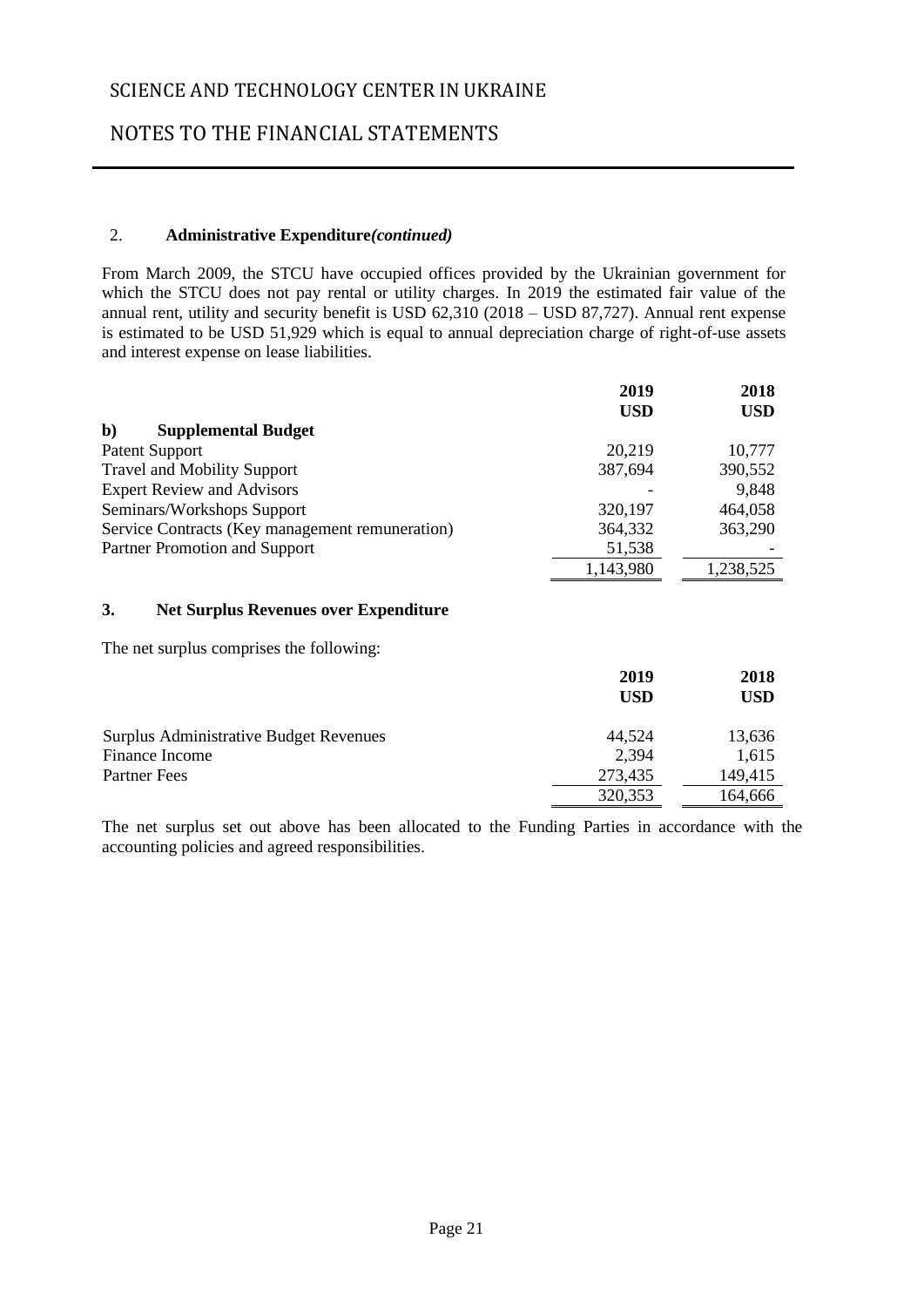# NOTES TO THE FINANCIAL STATEMENTS

## **4. Amounts Due from Funding Parties – Due within One Year**

|                | 2019<br><b>USD</b> | 2018<br>USD |
|----------------|--------------------|-------------|
| European Union | 1,499,512          | 158,049     |
| Partners       | 6,209,130          | 6,451,762   |
|                | 7,708,642          | 6,609,811   |

## **Amounts Due from Funding Parties – Due after One Year**

|                                                                                       | 2019<br><b>USD</b>                | 2018<br><b>USD</b>                  |
|---------------------------------------------------------------------------------------|-----------------------------------|-------------------------------------|
| European Union<br>Partners                                                            | 196,000<br>3,243,495<br>3,439,495 | 1,564,115<br>2,192,623<br>3,756,738 |
| <b>Total due from Funding Parties</b>                                                 | 11,148,137                        | 10,366,549                          |
| <b>Other Receivables</b><br>5.                                                        |                                   |                                     |
|                                                                                       | 2019<br><b>USD</b>                | 2018<br><b>USD</b>                  |
| VAT Recoverable<br>Other Receivables                                                  | 1,790<br>(1)<br>1,789             | 3,973<br>20,340<br>24,313           |
| 6.<br><b>Prepayments</b>                                                              |                                   |                                     |
|                                                                                       | 2019<br><b>USD</b>                | 2018<br><b>USD</b>                  |
| Prepayments - Projects<br>Prepayments - Administrative Budget and Supplemental Budget | 600,693<br>7,976<br>608,669       | 1,596,012<br>4,139<br>1,600,151     |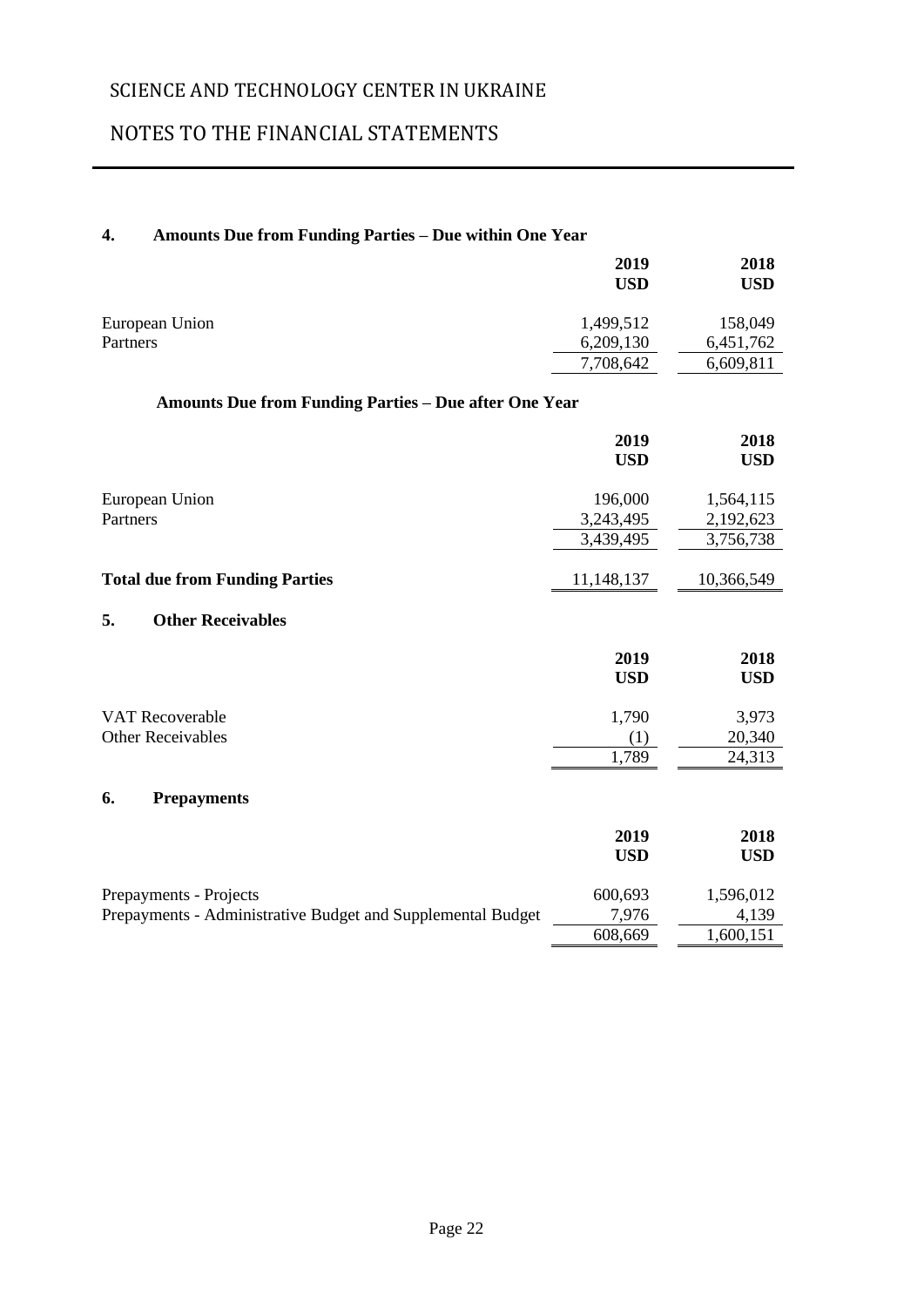# NOTES TO THE FINANCIAL STATEMENTS

## **7. Cash and Cash Equivalents**

|                               | 2019<br><b>USD</b> | 2018<br>USD |
|-------------------------------|--------------------|-------------|
| Cash on Hand                  | 652                | 1,506       |
| Non-interest Bearing Accounts | 355,237            | 141,886     |
| <b>Short-term Deposits</b>    | 24,475,032         | 29,474,832  |
|                               | 24,830,921         | 29,618,224  |

Interest bearing cash and cash equivalents are placed in foreign banks. Currently the Center receives no interest on its US dollar and Euro bank balances. Interest received is on Ukrainian Hryvnia balances held in a Ukrainian bank.

## **8. Amounts Payable – Projects**

### **Non-current Liabilities**

|                             | 2019<br><b>USD</b> | 2018<br><b>USD</b> |
|-----------------------------|--------------------|--------------------|
| Vendor Payable and accruals | 85,201             | 98,043             |
| <b>Overhead Retainage</b>   | 155,284            | 19,534             |
|                             | 240,485            | 117,577            |
| <b>Current Liabilities</b>  |                    |                    |
|                             | 2019               | 2018               |
|                             | <b>USD</b>         | <b>USD</b>         |
| <b>Grants Payable</b>       | 945,028            | 844,795            |
| Vendor Payable and accruals | 649,492            | 482,355            |
| <b>Overhead Payable</b>     | 32,228             | 65,437             |

| <b>Overhead Retainage</b>                | 201,649   | 257,699   |
|------------------------------------------|-----------|-----------|
|                                          | 1,828,397 | 1.650.286 |
|                                          |           |           |
| <b>Total Accounts Payable - Projects</b> | 2,068,882 | 1,767,863 |

Overhead Retainage includes amounts which may be due for payment after one year depending on when the financial and technical reports are prepared and submitted by the project recipients and accepted by the STCU.

Vendor Payable and accruals includes incurred project expenses in amount USD 609,097 for which invoices are not received as of 31 December 2019 (2018: USD 116,334).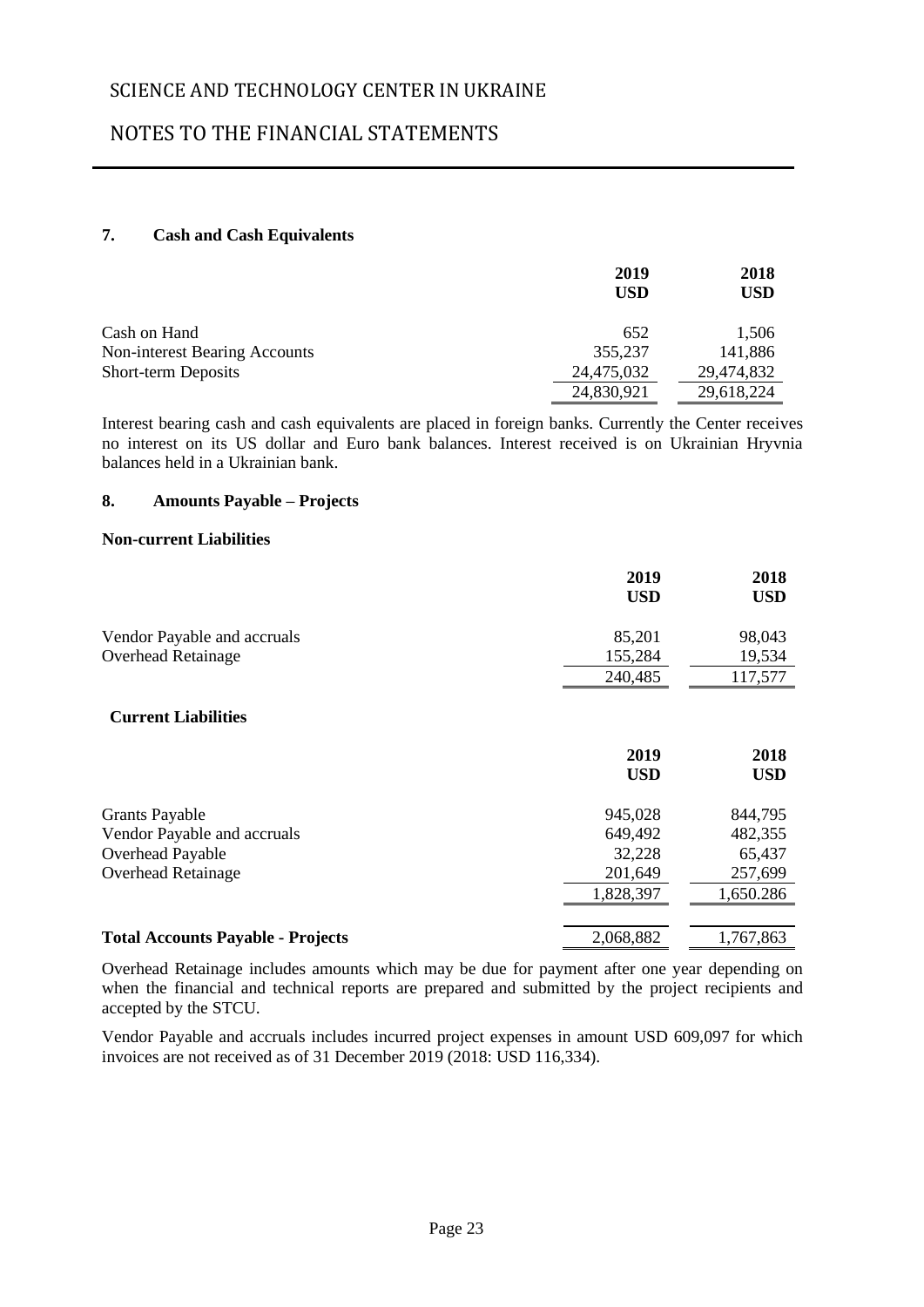# NOTES TO THE FINANCIAL STATEMENTS

## **9. Designated Capital Contributions – Projects**

Designated Capital Contributions (DCC) Projects represent the amounts committed on signed projects net of project expenditures incurred to date.

|                                                          | <b>United States</b>     | <b>European</b><br><b>Union</b> | <b>Partners</b> | <b>Total</b>   |
|----------------------------------------------------------|--------------------------|---------------------------------|-----------------|----------------|
|                                                          | <b>USD</b>               | <b>USD</b>                      | <b>USD</b>      | <b>USD</b>     |
| <b>Balance at 1 January 2018</b>                         | 450,401                  | 8,484,325                       | 8,479,061       | 17,413,787     |
| New Projects Signed During 2018                          | $\overline{\phantom{a}}$ | 5,868,505                       | 10,485,607      | 16,354,112     |
| <b>Adjustment for Closed Projects</b>                    | (273)                    | (26, 594)                       | (23,395)        | (50, 262)      |
| <b>Transfer to Statement of Revenues and Expenditure</b> |                          |                                 |                 |                |
| Expenditure Incurred on Projects in 2018                 | (354, 653)               | (3,334,001)                     | (6,326,131)     | (10,014,785)   |
| <b>Revaluation of Project Agreements</b>                 |                          | (516, 108)                      | (117,764)       | (633, 872)     |
| <b>Balance at 1 January 2019</b>                         | 95,475                   | 10,476,127                      | 12,497,378      | 23,068,980     |
| New Projects Signed During 2019                          | $\overline{\phantom{a}}$ | 1,319,479                       | 9,459,658       | 10,779,137     |
| <b>Adjustment for Closed Projects</b>                    | (277)                    | (29, 851)                       | (685, 684)      | (715, 812)     |
| <b>Transfer to Statement of Revenues and Expenditure</b> |                          |                                 |                 |                |
| Expenditure Incurred on Projects in 2019                 | (95, 198)                | (4,113,985)                     | (8,144,711)     | (12, 353, 894) |
| Revaluation of Project Agreements                        | $\overline{\phantom{a}}$ | (192, 845)                      | (116,758)       | (309, 603)     |
| <b>Balance at 31 December 2019</b>                       |                          | 7,458,925                       | 13,009,883      | 20,468,808     |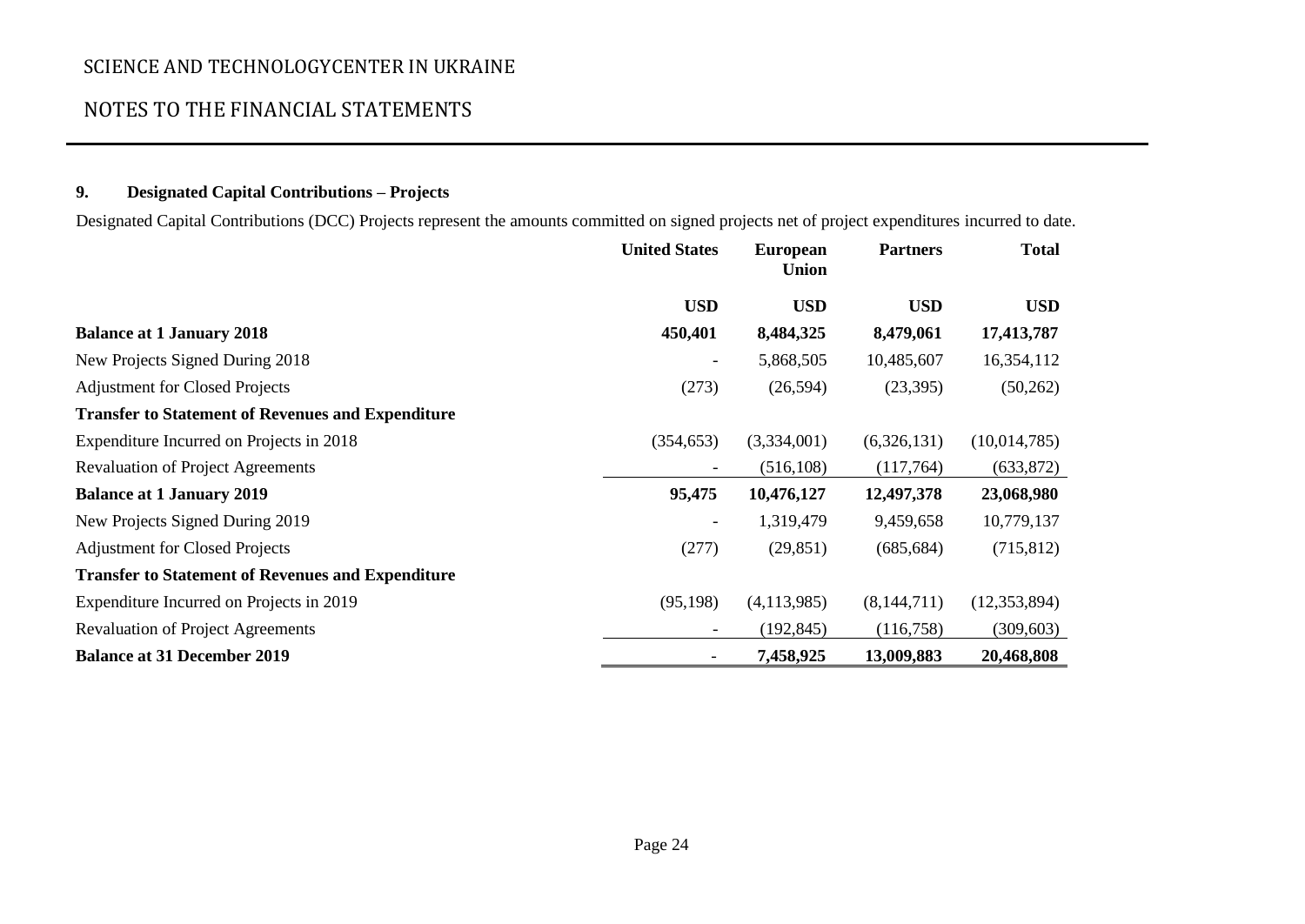# NOTES TO THE FINANCIAL STATEMENTS

## **10. Designated Capital Contributions – Administration**

|                                                   | <b>United States</b> | <b>European</b><br><b>Union</b> | <b>Total</b> |
|---------------------------------------------------|----------------------|---------------------------------|--------------|
|                                                   | <b>USD</b>           | <b>USD</b>                      | <b>USD</b>   |
| <b>Balance at 1 January 2018</b>                  | 293,452              | 543,548                         | 837,000      |
| Transfer to Statement of Revenues and Expenditure | (293, 452)           | (543, 548)                      | (837,000)    |
| Administrative Budget 2019                        | 164,647              | 670,353                         | 835,000      |
| <b>Balance at 1 January 2019</b>                  | 164,647              | 670,353                         | 835,000      |
| Transfer to Statement of Revenues and Expenditure | (164, 647)           | (670, 353)                      | (835,000)    |
| Administrative Budget 2020                        | 154,653              | 709,347                         | 864,000      |
| <b>Balance at 31 December 2019</b>                | 154,653              | 709,347                         | 864,000      |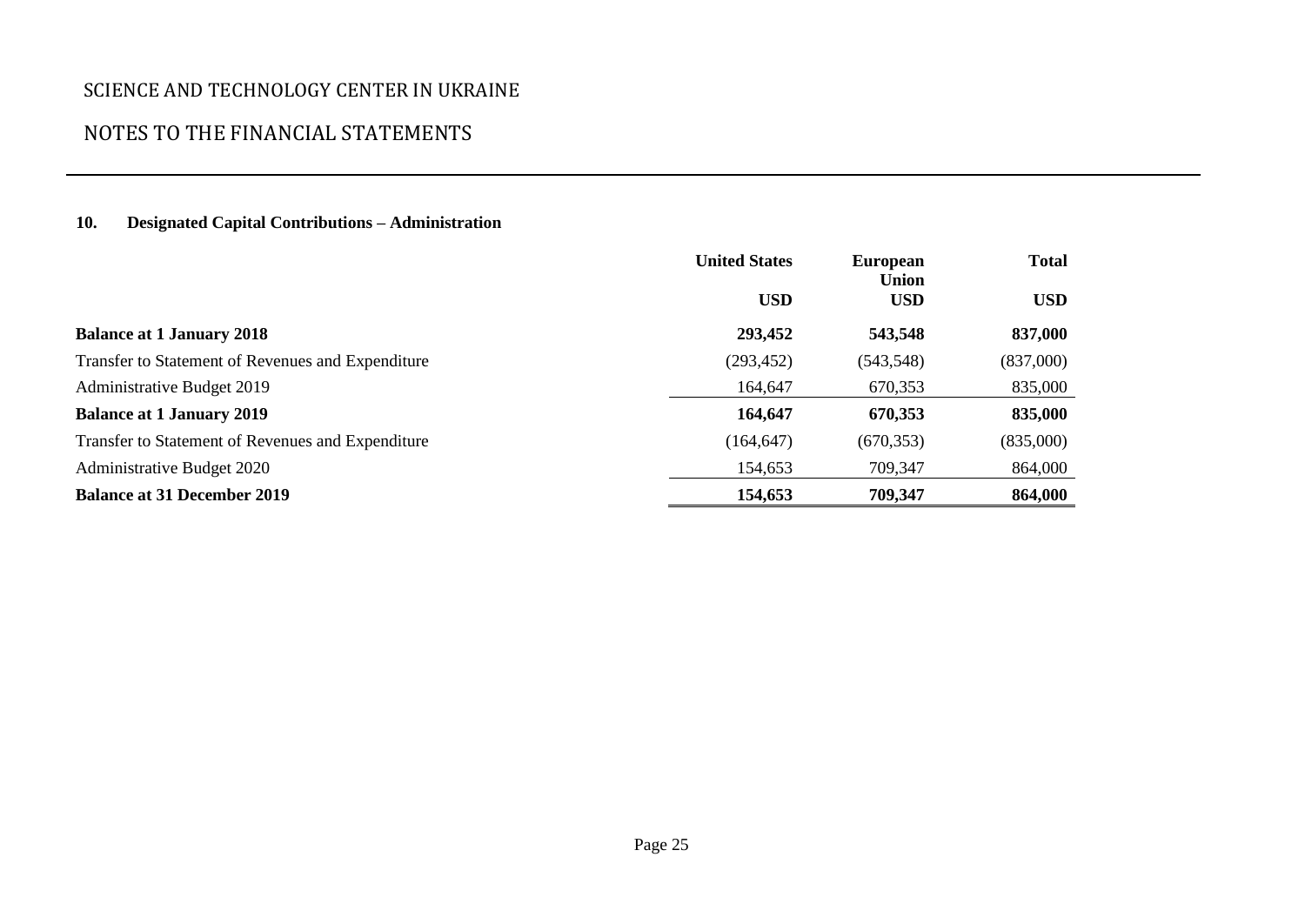# NOTES TO THE FINANCIAL STATEMENTS

## **11. Designated Capital Contributions – Supplemental**

|                                                        | <b>United States</b> | <b>European</b><br><b>Union</b> | <b>Partners</b> | <b>Total</b> |
|--------------------------------------------------------|----------------------|---------------------------------|-----------------|--------------|
|                                                        | <b>USD</b>           | <b>USD</b>                      | <b>USD</b>      | <b>USD</b>   |
| <b>Balance at 1 January 2018</b>                       | 225,000              | 1,103,395                       | 181,695         | 1,510,090    |
| Supplemental Budgets Approved                          | 225,000              | 901,090                         | 378,305         | 1,504,395    |
| <b>Transfer to Undesignated Capital Contributions</b>  | (9,665)              | (175, 254)                      |                 | (184, 919)   |
| Transfer to Statement of Revenues and Expenditure      | (215, 335)           | (598, 825)                      | (424, 365)      | (1,238,525)  |
| Projects developed from supplemental budget activities |                      | (303, 015)                      |                 | (303,015)    |
| <b>Adjustment for Revaluation</b>                      |                      | (26,301)                        | (203)           | (26,504)     |
| <b>Balance at 1 January 2019</b>                       | 225,000              | 901,090                         | 135,432         | 1,261,522    |
| Supplemental Budgets Approved                          | 225,000              | 1,066,794                       | 336,332         | 1,628,126    |
| <b>Transfer to Undesignated Capital Contributions</b>  | (8,700)              | (40,047)                        |                 | (48, 747)    |
| Transfer to Statement of Revenues and Expenditure      | (216,300)            | (583, 239)                      | (344, 441)      | (1,143,980)  |
| Projects developed from supplemental budget activities |                      | (198, 529)                      |                 | (198, 529)   |
| <b>Adjustment for Revaluation</b>                      |                      | (17,672)                        | (83)            | (17,755)     |
| <b>Balance at 31 December 2019</b>                     | 225,000              | 1,128,397                       | 127,240         | 1,480,637    |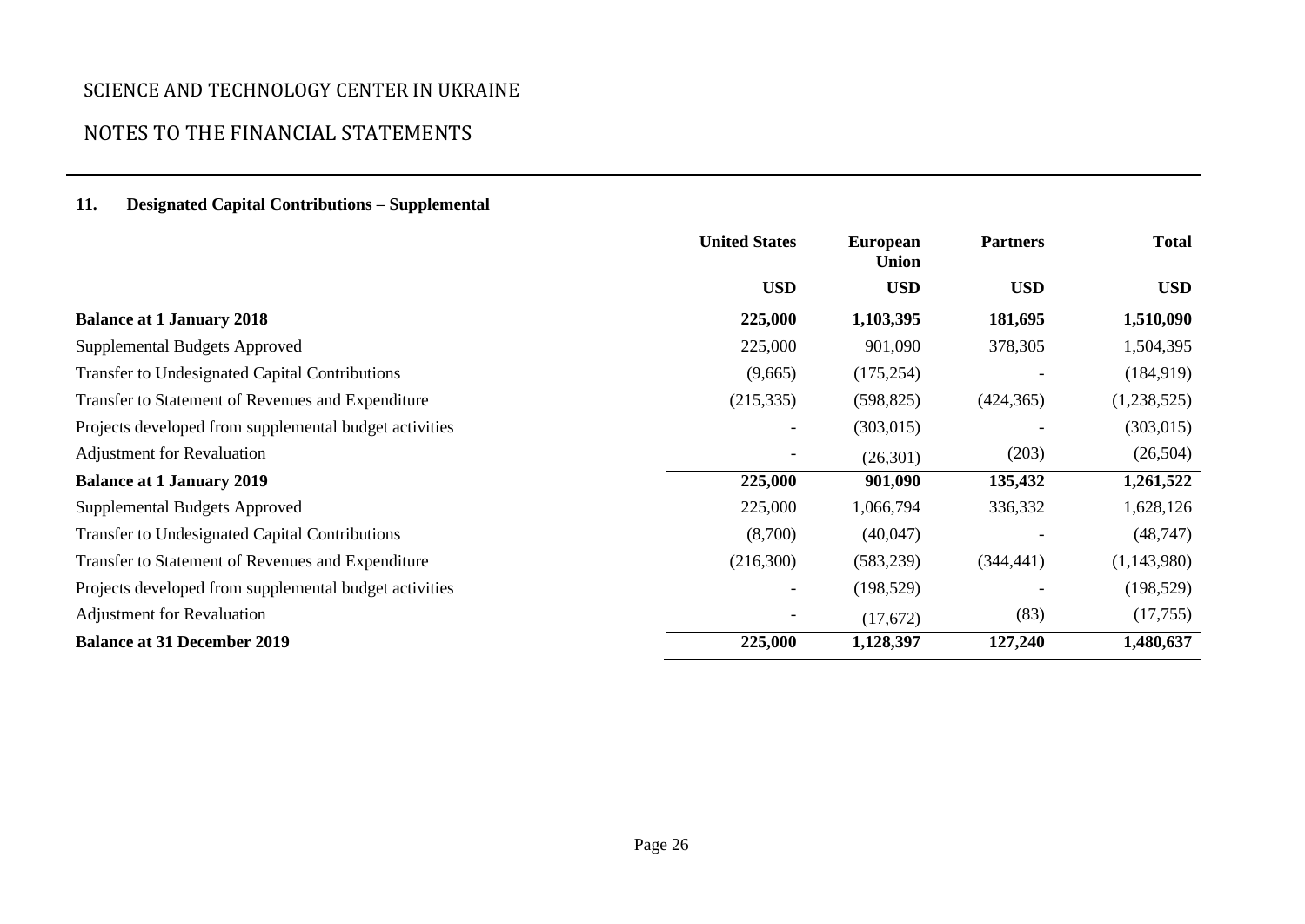# NOTES TO THE FINANCIAL STATEMENTS

## **12. Undesignated Capital Contributions**

|                                                        | <b>United States</b>     | <b>European Union</b>    | <b>Partners</b> | <b>Total</b> |
|--------------------------------------------------------|--------------------------|--------------------------|-----------------|--------------|
|                                                        | <b>USD</b>               | <b>USD</b>               | <b>USD</b>      | <b>USD</b>   |
| <b>Balance at 1 January 2019</b>                       | 430,978                  | 2,007,540                | 11,831,688      | 14,270,206   |
| <b>Advances Received from Funding Parties</b>          | $\overline{\phantom{a}}$ | 756,452                  | 979,519         | 1,735,971    |
| Transfer of result of Closed Projects                  | 277                      | 29,851                   | 417,286         | 447,414      |
| Transfer from Designated Capital – Supplemental Budget | 8,700                    | 40,047                   |                 | 48,747       |
| Transfer to Designated Capital for Signed Projects     | -                        |                          | (2, 137, 938)   | (2,137,938)  |
| Transfer to Designated Capital – Supplemental Budget   | (225,000)                | (1,066,794)              | (213, 047)      | (1,504,841)  |
| Transfer to Designated Capital - Administrative Budget | (154, 653)               | (709, 347)               |                 | (864,000)    |
| <b>Returned to Funding Parties</b>                     | -                        | $\overline{\phantom{a}}$ | (1,166,548)     | (1,166,548)  |
| Allocation of Surplus Income for 2019                  | 47,164                   | 273,189                  |                 | 320,353      |
| <b>Adjustment for Revaluation</b>                      | $\overline{\phantom{a}}$ | (39,795)                 | (6,541)         | (46,336)     |
| <b>Balance at 31 December 2019</b>                     | 107,466                  | 1,291,143                | 9,704,419       | 11,103,028   |

Although the funding parties have not indicated their commitments to provide future financing beyond the balances included in Undesignated Capital Contributions, STCU's management is of the opinion that the Center has sufficient funding for its current operations in the foreseeable future.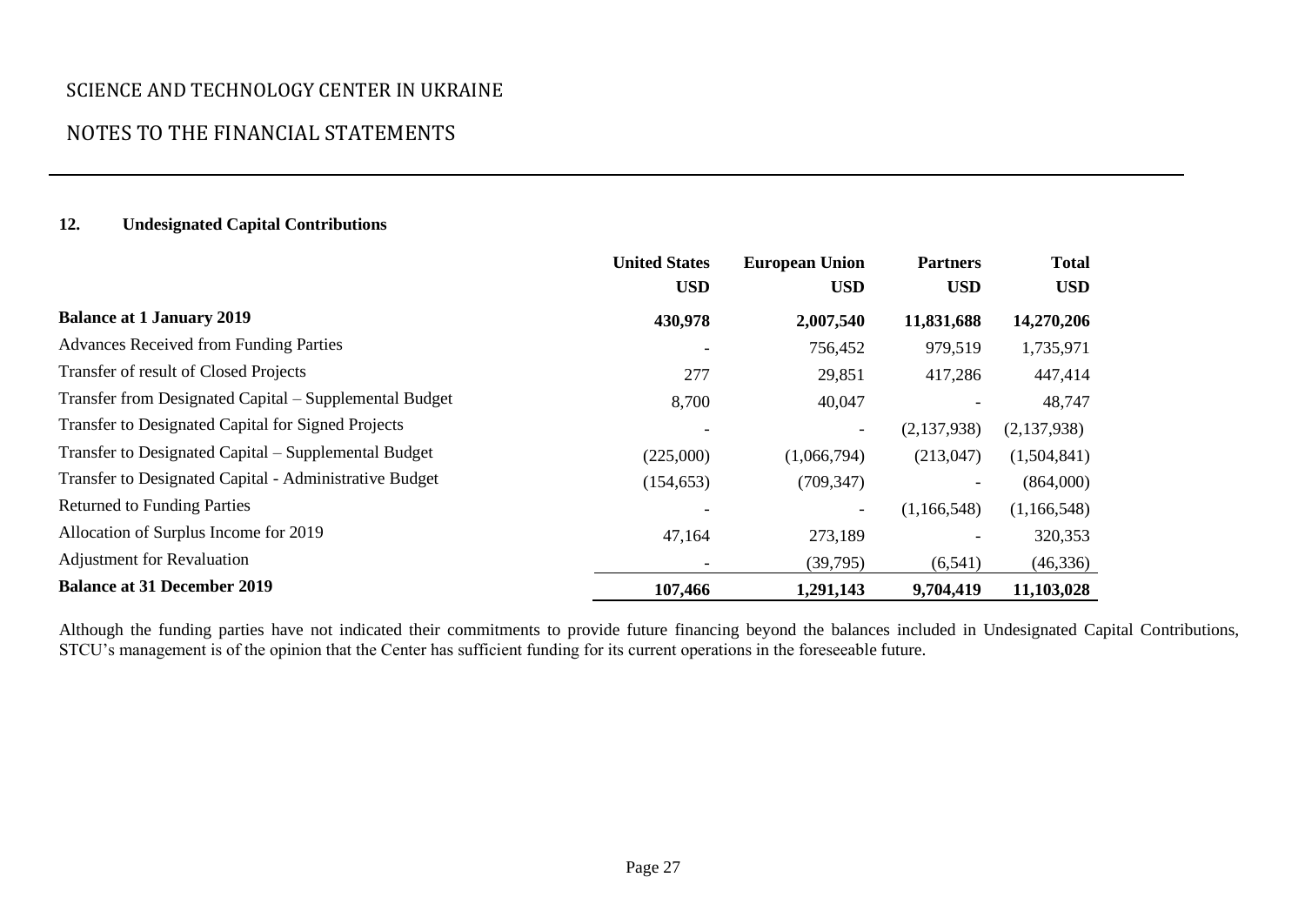# NOTES TO THE FINANCIAL STATEMENTS

## **12. Undesignated Capital Contributions** *(continued)*

|                                                        | <b>United States</b>     | <b>European Union</b>    | <b>Partners</b> | <b>Total</b> |
|--------------------------------------------------------|--------------------------|--------------------------|-----------------|--------------|
|                                                        | <b>USD</b>               | <b>USD</b>               | <b>USD</b>      | <b>USD</b>   |
| <b>Balance at 1 January 2018</b>                       | 609,290                  | 4,387,233                | 12,427,349      | 17,423,872   |
| <b>Advances Received from Funding Parties</b>          |                          | 1,140,050                | 1,438,104       | 2,578,154    |
| Transfer of result of Closed Projects                  | 273                      | 726                      | 22,095          | 23,094       |
| Transfer from Designated Capital – Supplemental Budget | 9,665                    | 175,254                  |                 | 184,919      |
| Transfer to Designated Capital for Signed Projects     |                          | (2,432,239)              | (1,296,476)     | (3,728,715)  |
| Transfer to Designated Capital – Supplemental Budget   | (225,000)                | (598, 075)               | (378, 305)      | (1,201,380)  |
| Transfer to Designated Capital - Administrative Budget | (164, 647)               | (670, 353)               |                 | (835,000)    |
| <b>Returned to Funding Parties</b>                     |                          | $\overline{\phantom{a}}$ | (220,000)       | (220,000)    |
| <b>Transferred Between Funding Parties</b>             | 155,861                  | $\overline{\phantom{a}}$ | (155, 861)      |              |
| Allocation of Surplus Income for 2018                  | 45,536                   | 119,130                  |                 | 164,666      |
| <b>Adjustment for Revaluation</b>                      | $\overline{\phantom{a}}$ | (114, 186)               | (5,218)         | (119, 404)   |
| <b>Balance at 31 December 2018</b>                     | 430,978                  | 2,007,540                | 11,831,688      | 14,270,206   |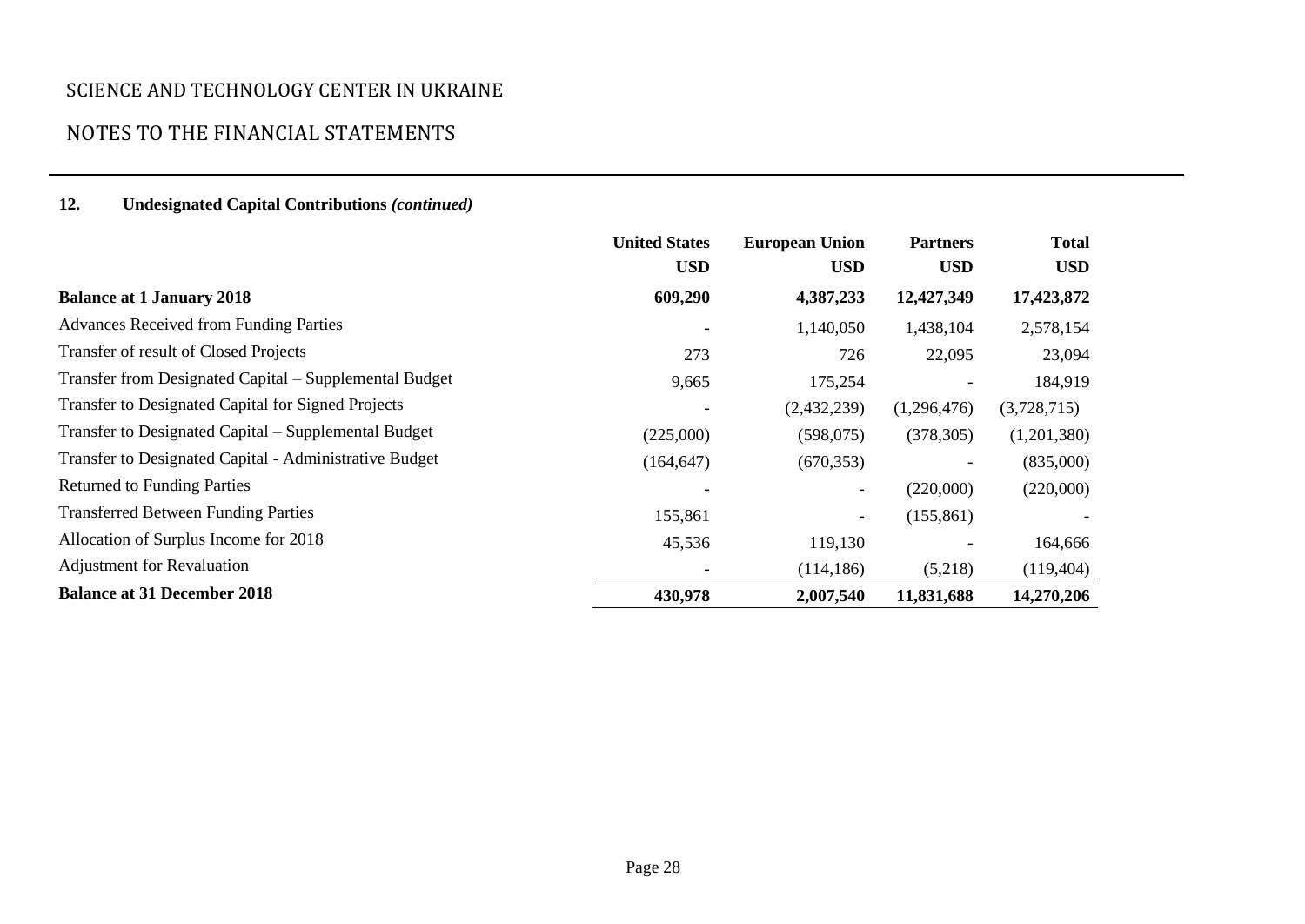## NOTES TO THE FINANCIAL STATEMENTS

## **13. Net Cash Received from Funding Parties**

|                | 2019<br><b>USD</b> | 2018<br>USD |
|----------------|--------------------|-------------|
| Partners       | 6,045,641          | 6,834,224   |
| European Union | 1,904,054          | 4,222,165   |
|                | 7,949,695          | 11,056,389  |

## **14. Financial Commitments**

## a) **Science and Technology Center in Ukraine**

No material commitments existed at 31 December 2019 or 2018.

## b) **Funding Parties**

At 31 December 2019 no projects had been approved and not signed by the Funding Parties. (2018 - no projects had been approved and not signed by the Funding Parties).

While the program and funding expansion continues from the European Union and from the United States Government Partners, the United States Department of State announced in June 2017 that they would be unable to provide new funding through their ISN/CTR program in order to fund the STCU's administrative, supplemental and project budgets. However, the United States Party reiterated its unwavering commitment and support of the STCU as an important conduit and mechanism to implement CBRN threats.

The STCU is working with the Governing Board to map out a strategy to deal with this situation, should this continue. Discussions were held by all parties at the 49<sup>th</sup>Governing Board Meeting in December 2019 to try and seek out ways to deal with this challenge. Currently, the United States Department of State Party has adequate funds on hand to support the STCU for the immediate future; therefore, going concern assumption is applicable in the preparation of these financial statements. The overall level of capital at the STCU is stable.

### **15. Financial Risks**

The STCU's financial instruments comprise:

Cash, liquid resources and receivables and payables that arise directly from the STCU's operations:

|                                         | 2019<br><b>USD</b> | 2018<br><b>USD</b> |
|-----------------------------------------|--------------------|--------------------|
| <b>Financial Assets</b>                 |                    |                    |
| <b>Amounts due from Funding Parties</b> | 11,148,137         | 10,366,549         |
| Prepayments                             | 608,669            | 1,600,151          |
| Cash and Cash Equivalents               | 24,830,921         | 29,618,224         |
| Financial Liabilities                   |                    |                    |
| <b>Amounts Payable</b>                  | 2,192,648          | 1,871,140          |

The main risks arising from the STCU's financial instruments are liquidity risk, credit risk, and foreign currency risk. The STCU management reviews and agrees policies for managing each of these risks and they are summarised below.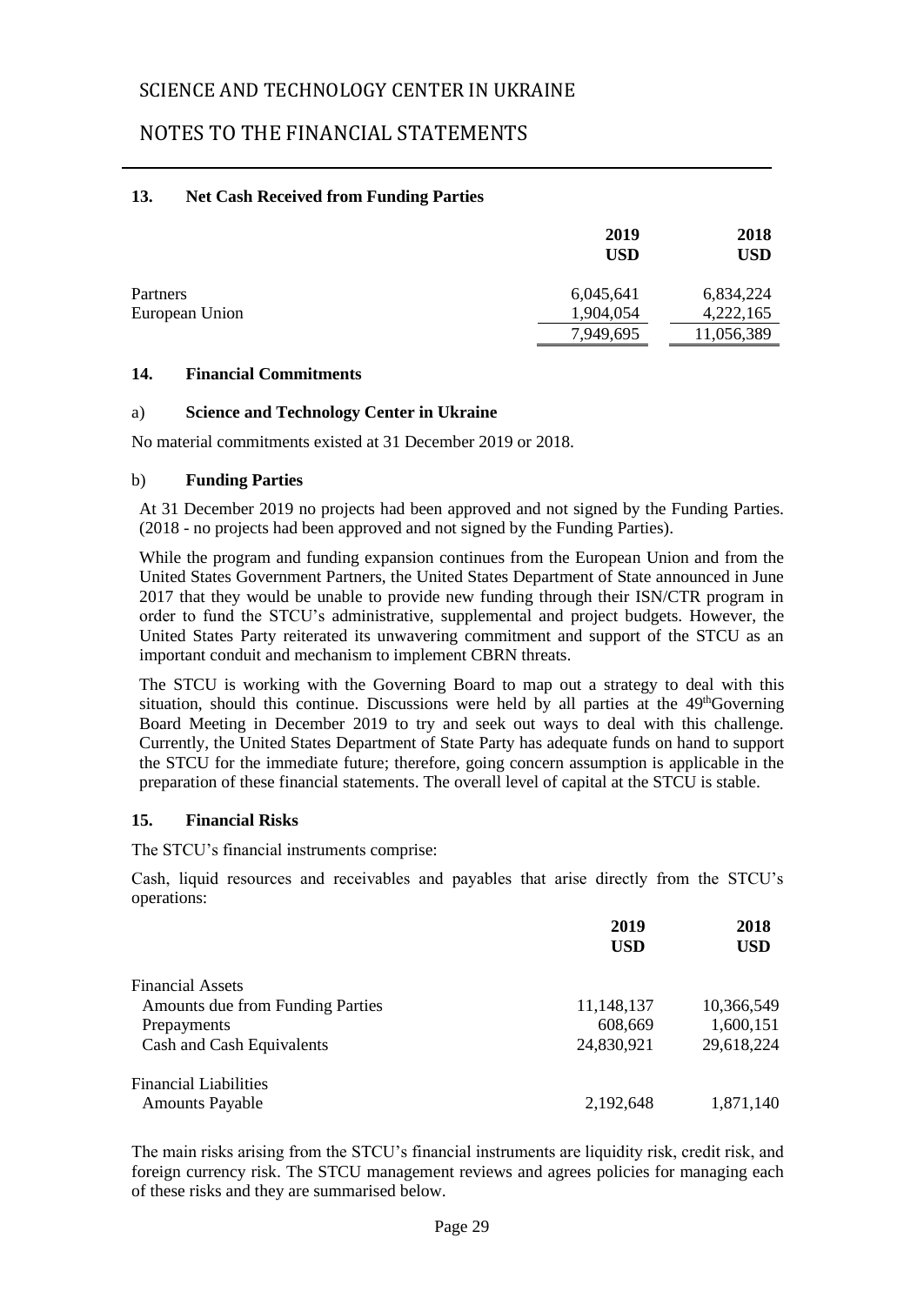# NOTES TO THE FINANCIAL STATEMENTS

## **15. Financial Risks** *(continued)*

### a) Liquidity Risk

Liquidity risk is the risk that the STCU will encounter difficulty in meeting the obligations associated with its financial liabilities that are settled by delivering cash or another financial asset. STCU's approach to managing liquidity is to ensure, as far as possible, that it will always have sufficient liquidity to meet its liabilities when due, under both normal and stressed conditions, without incurring unacceptable losses, and maintain net working capital surplus.The STCU's assets comprise mainly of cash and bank deposits which are readily realisable to meet funding commitments.

## b) Credit Risk

The STCU manage credit risk by only paying project expenses up to the amount of cash received from the relevant Funding Party. The credit risk is therefore limited to project expenses incurred in excess of cash received from the relevant Funding Party. At 31 December 2019 the maximum credit risk represented by the net amount of receivables due from Funding Parties and the related Designated Capital Contributions received was USD 720,374 (2018 – USD 845,306).

The ageing of accounts receivable due from Funding Parties at the reporting date is as follows:

|                     | 2019<br><b>USD</b> | 2018<br><b>USD</b> |
|---------------------|--------------------|--------------------|
|                     |                    |                    |
| Not past due        | 7,986,821          | 7,684,524          |
| Past due $< 1$ year | 3,140,361          | 2,678,125          |
| Past due $> 1$ year | 20,955             | 3,900              |
|                     | 11,148,137         | 10,366,549         |

Amounts past due include funds receivable under contracts without set payment dates before the project completion but not fully settled in the reporting year. The STCU expects to receive all amounts due in due course and as such has made no impairment allowance against these receivables. As of 31 December 2019 there is no evidence of past lossess and any subsequent write off through Undesignated Capital Contributions.

Additionally, under the terms of project agreements concluded between the STCU and the respective recipient institutes, project costs for a given period of time may not be claimed by a recipient institute if it has received project reimbursements from other funding sources for the same period of time. In case the project condition is breached, the STCU may ultimately terminate the project and demand the return of all payments and goods previously provided. An institute's potential failure to return the funds and goods creates additional credit risk exposure to the STCU. Recipient institutes' compliance with the above contractual condition cannot be readily verified as no related effective controls or supporting records can be implemented at the STCU as relevant accounting records of the recipient institutes are not readily available. Nevertheless, such risk of potential reimbursed cost claims is considered remote by the STCU.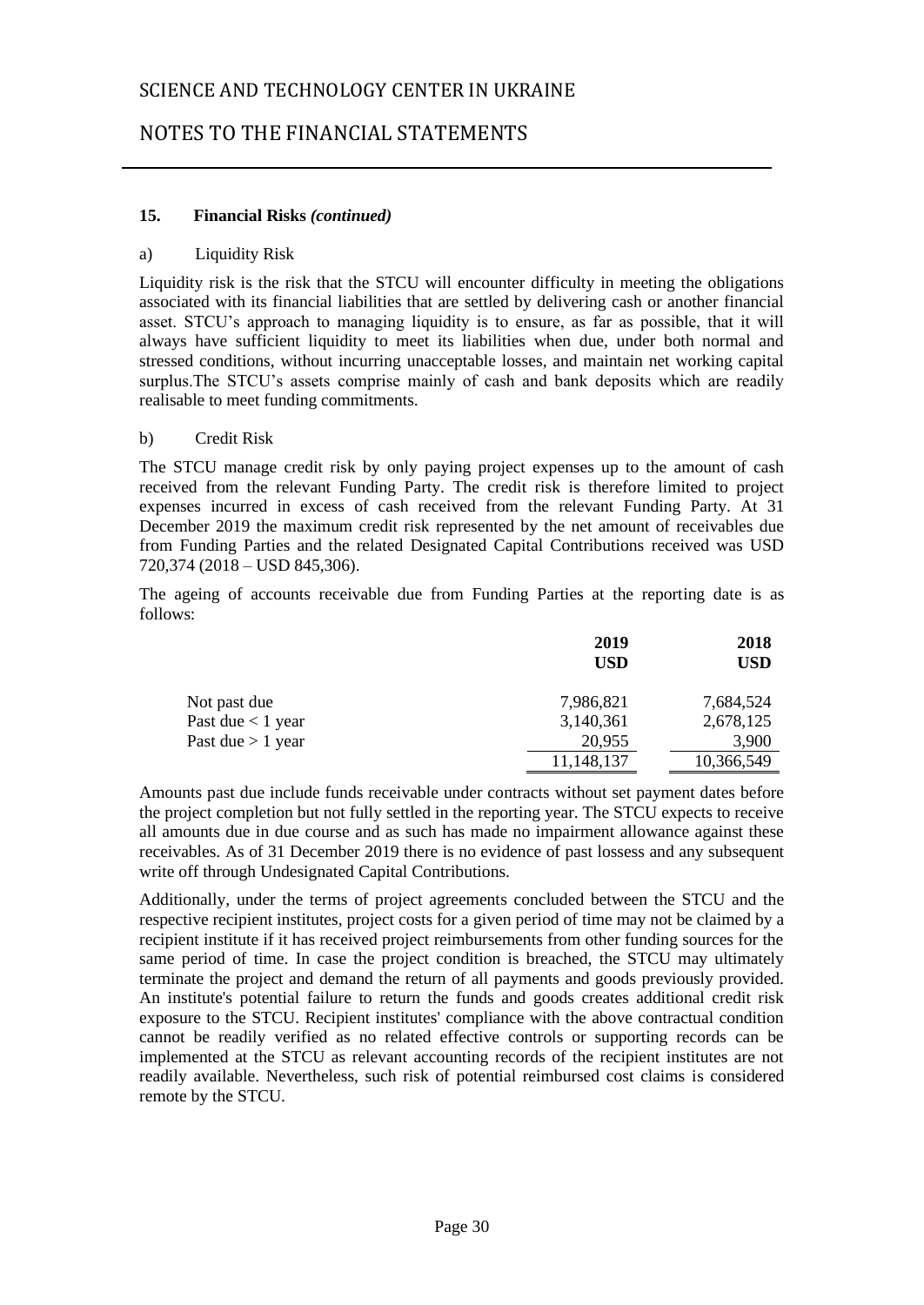# NOTES TO THE FINANCIAL STATEMENTS

## **15. Financial Risks** *(continued)*

## c) Foreign Currency Risk

The STCU's income and expenditure and net assets could be affected by currency translation movement as some of the STCU's assets and revenues are denominated in currencies other than USD. The STCU manages foreign currency risk through keeping funds in the currency of commitment (USD or Euros) and minimizing funds held in local currency.

At the year end, financial assets and liabilities held by the STCU in currencies other than USD were as follows:

|                   | 2019                                                       |                                            |                                         |  |
|-------------------|------------------------------------------------------------|--------------------------------------------|-----------------------------------------|--|
|                   | <b>Amounts</b><br>receivable,<br>prepayments<br><b>USD</b> | Cash and cash<br>equivalents<br><b>USD</b> | <b>Amounts</b><br>payable<br><b>USD</b> |  |
| Euros             | 6,446,702                                                  | 8,380,264                                  | 1,234,741                               |  |
| Ukrainian Hryvnia | 51,628                                                     | 246,831                                    | 13,500                                  |  |
| Other             | 32,195                                                     | 2,486                                      | 102                                     |  |
|                   | 6,530,525                                                  | 8,629,581                                  | 1,248,343                               |  |
|                   |                                                            | 2018                                       |                                         |  |
|                   | <b>Amounts</b><br>receivable                               | Cash and cash<br>equivalents               | <b>Amounts</b><br>payable               |  |
|                   | <b>USD</b>                                                 | <b>USD</b>                                 | <b>USD</b>                              |  |
| Euros             | 7,018,326                                                  | 12,324,098                                 | 1,028,647                               |  |
| Ukrainian Hryvnia |                                                            | 112,033                                    | 71,989                                  |  |
| Other             |                                                            | 339                                        | 55                                      |  |
|                   | 7,018,326                                                  | 12,436,470                                 | 1,100,691                               |  |

The following table details the effect on the Net Surplus and Other Comprehensive Result at 31 December 2019 from a 10% change in US dollar exchange rates against the exposed currencies listed above, with all other variables held constant.

|                                   | 2019                                                 |                                                                        | 2018                                                           |                                                                        |
|-----------------------------------|------------------------------------------------------|------------------------------------------------------------------------|----------------------------------------------------------------|------------------------------------------------------------------------|
|                                   | <b>Effect</b> on<br><b>Net Surplus</b><br><b>USD</b> | <b>Effect on Other</b><br>Comprehensive<br><b>Result</b><br><b>USD</b> | <b>Effect on</b><br><b>Net</b><br><b>Surplus</b><br><b>USD</b> | <b>Effect on Other</b><br>Comprehensive<br><b>Result</b><br><b>USD</b> |
| USD strengthening by 10% against: |                                                      |                                                                        |                                                                |                                                                        |
| Euros                             | 74,944                                               | (1,310,601)                                                            | (12, 421)                                                      | (1,652,467)                                                            |
| Ukrainian Hryvnia                 | (25,905)                                             |                                                                        | (3,640)                                                        |                                                                        |
| Other                             | (3, 144)                                             |                                                                        | (26)                                                           |                                                                        |
|                                   | 45,895                                               | (1,310,601)                                                            | (16,087)                                                       | (1,652,467)                                                            |
| USD weakening by 10% against      |                                                      |                                                                        |                                                                |                                                                        |
| Euros                             | (91, 598)                                            | 1,601,845                                                              | 15,182                                                         | 2,019,682                                                              |
| Ukrainian Hryvnia                 | 31,662                                               |                                                                        | 4,449                                                          |                                                                        |
| Other                             | 3,842                                                |                                                                        | 32                                                             |                                                                        |
|                                   | (56,094)                                             | 1,601,845                                                              | 19,663                                                         | 2,019,682                                                              |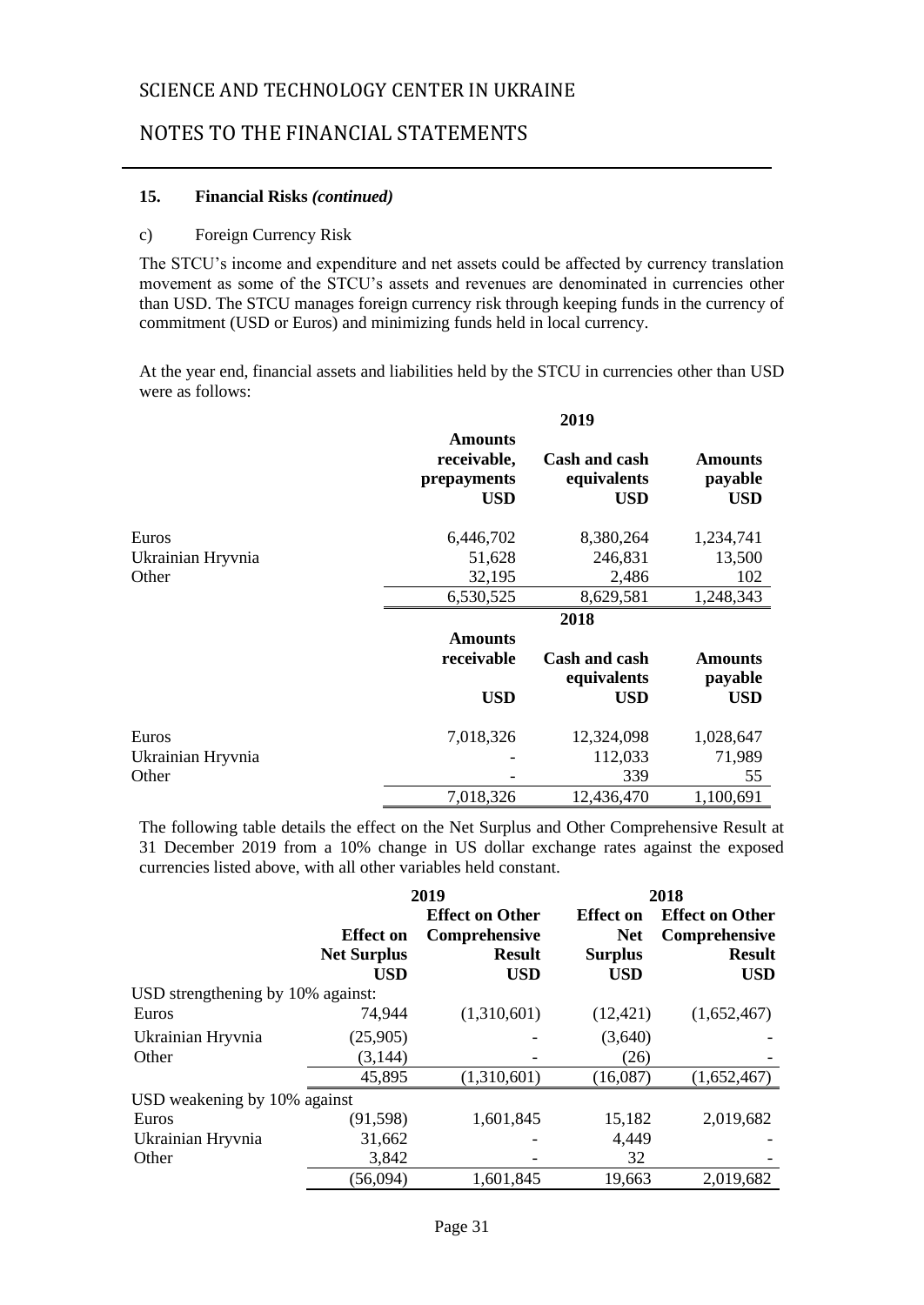# NOTES TO THE FINANCIAL STATEMENTS

## **15. Financial Risks** *(continued)*

### **c)** Foreign Currency Risk *(continued)*

The method used to arrive at the possible risk of 10% was based on both statistical and nonstatistical analyses. The statistical analysis has been based on currency movement for the last five years. This information is then revised and adjusted for reasonableness under the current economic circumstances. A standard rate of 10% is considered possible given past volatility trends.

During 2019 there has been a gradual strengthening of the Dollar against the Euro by approximately 2.2% from \$1.14474 :  $\epsilon$ 1 to \$1.12 :  $\epsilon$ 1. This has required a corresponding revaluation of the capital contributions. These notional losses are reflected through Other Comprehensive Income (see Accounting Policies on pages 4 and 5).

### **d)** Concentrations of Risk

Management has determined that the only significant concentration of risk arises in respect of the holding of the majority of cash and cash equivalents at a small number of financial institutions at the balance sheet date as follows:

|                    | Location | <b>Credit rating</b> | 2019<br><b>USD</b> | 2018<br><b>USD</b> |
|--------------------|----------|----------------------|--------------------|--------------------|
| Deutsche Bank      | USA      | $A-2*$               |                    | 17, 174, 350       |
| <b>BNP</b> Paribas | Belgium  | $A-1*$               | 24, 363, 877       | 12,300,482         |
| <b>OTP Bank</b>    | Ukraine  | $A-2*$               | 358,262            | 111,749            |
| Other              | Various  | B to $BB+***$        | 108,782            | 31,643             |
|                    |          |                      | 24,830,921         | 29,618,224         |

\* Standard & Poor's Short term Counterparty Credit Rating

\*\* Fitch Long-Term Foreign and Local Currency Issuer Default Rating

Management does not consider the risk exposure suffered as a result of this concentration of assets to be significant. The cash funds placed with credit institutions in Ukraine are current accounts in nature and are used for everyday operations only.

### **16. Fair Values**

Fair value is the price that would be received to sell an asset or paid to transfer a liability in an orderly transaction between market participants at the measurement date in the principal market or, in its absence, the most advantageous market to which STCU has access at that date. The fair value of a liability reflects its non-performance risk.

When measuring the fair value of an asset or a liability, STCU uses market observable data as far as possible. Fair values are categorised into different levels in a fair value hierarchy based on the inputs used in the valuation techniques as follows:

Level 1: quoted prices (unadjusted) in active markets for identical assets or liabilities.

Level 2: inputs other than quoted prices included in Level 1 that are observable for the asset or liability, either directly (i.e. as prices) or indirectly (i.e. derived from prices).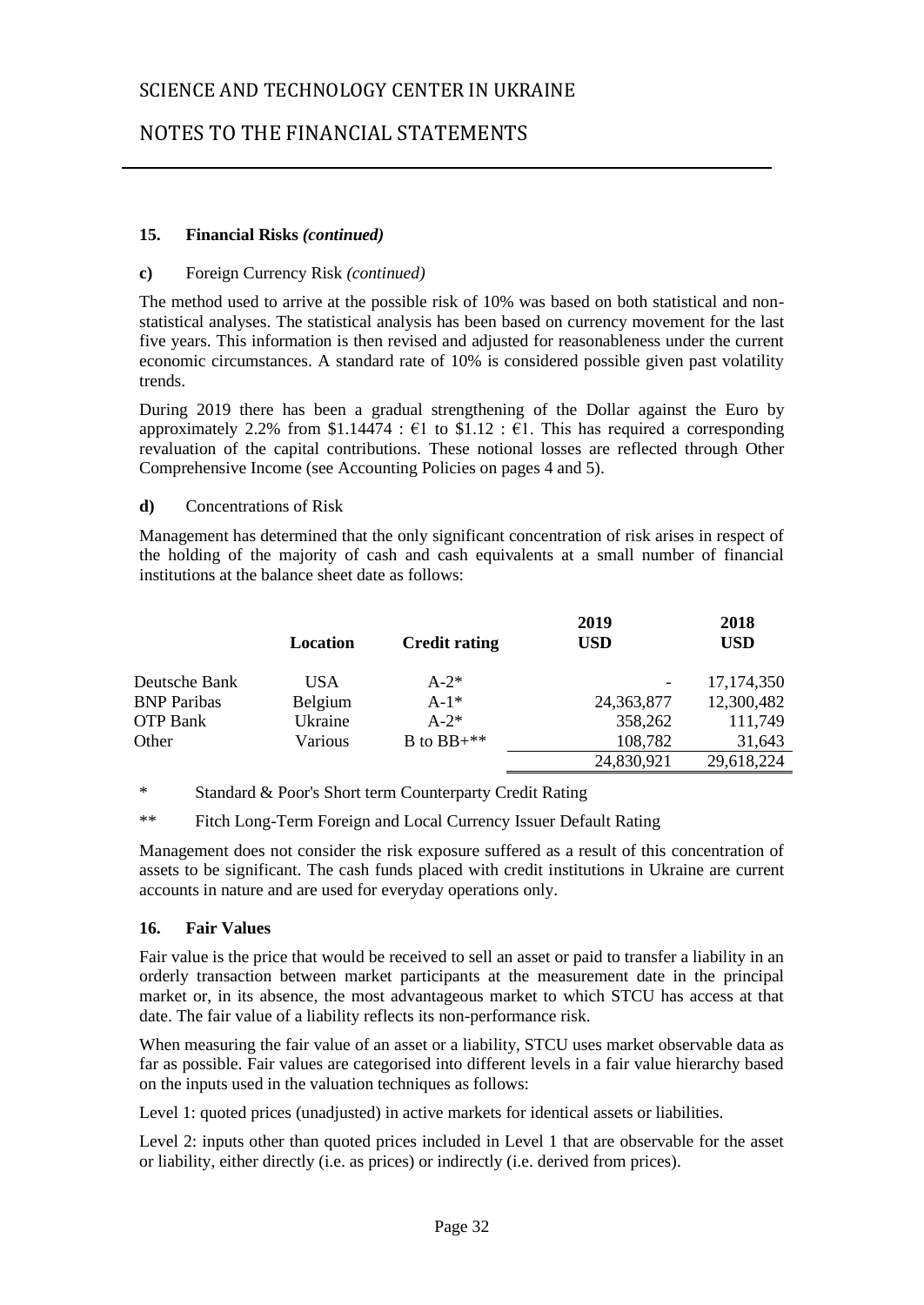# NOTES TO THE FINANCIAL STATEMENTS

Level 3: inputs for the asset or liability that are not based on observable market data (unobservable inputs).

If the inputs used to measure the fair value of an asset or a liability might be categorised in different levels of the fair value hierarchy, the fair value measurement is categorised in its entirety in the same level of the fair value hierarchy as the lowest level input that is significant to the entire measurement.

STCU recognizes transfers between levels of the fair value hierarchy at the end of the reporting period during which the change has occurred.

The STCU has performed an assessment of its financial instruments, as required by IFRS 7 Financial Instruments: Disclosures, to determine whether it is practicable within the constraints of timeliness and cost to determine their fair values with sufficient reliability. The estimated fair values of all financial assets and liabilities are calculated using discounted cash flow techniques based on estimated future cash flows and discount rates for a similar instrument at the reporting date and are classified in Level 3 of fair value hierarchy.

Due to the mostly short-term nature of the STCU financial assets and liabilities and minimal prevailing funds placement interest rates, the estimated fair values of all financial instruments of the STCU do not differ materially from their carrying amounts as at 31 December 2019 and 2018.

## **17. Related Parties**

Other than the parties to the agreement (The United States, Ukraine and the European Union), there are no related parties (2018 - None). All transactions with related parties have been undertaken on arm's length terms and are disclosed within capital contributions movements.

### **18. Contingent Liabilities**

There are no contingent liabilities to report in 2019 (2018 – None).

### **19. Post Balance Sheet Event**

On 11 March 2020 the World Health Organization declared the coronavirus outbreak a pandemic following this governments around the world have introduced quarantine and lockdown measures in response to the pandemic. During this time the government authorities in the countries that STCU operates in and in STCU's funding parties have taken measures to contain the outbreak, including suspension of international passenger transport through airports, by bus and rail and the 'lock-down' of certain industries, pending further developments. In particular, airlines, railways, schools, universities, shops, restaurants, cinemas, theatres, museums and sports facilities were closed or restricted their activities. Organisations have also instructed employees to remain at home and some have curtailed or temporarily suspended operations.

The wider economic impacts of these events include:

- Disruption to business operations and economic activity, with a cascading impact on both upstream and downstream supply chains;
- Disruption to government activities and a shift in immediate priorities to meet new challenges;
- A slow down in some of the activities of STCU's projects and supplementary programmes due to the effects of the government measures described above;
- An increase in economic uncertainty, reflected in more volatile asset prices and